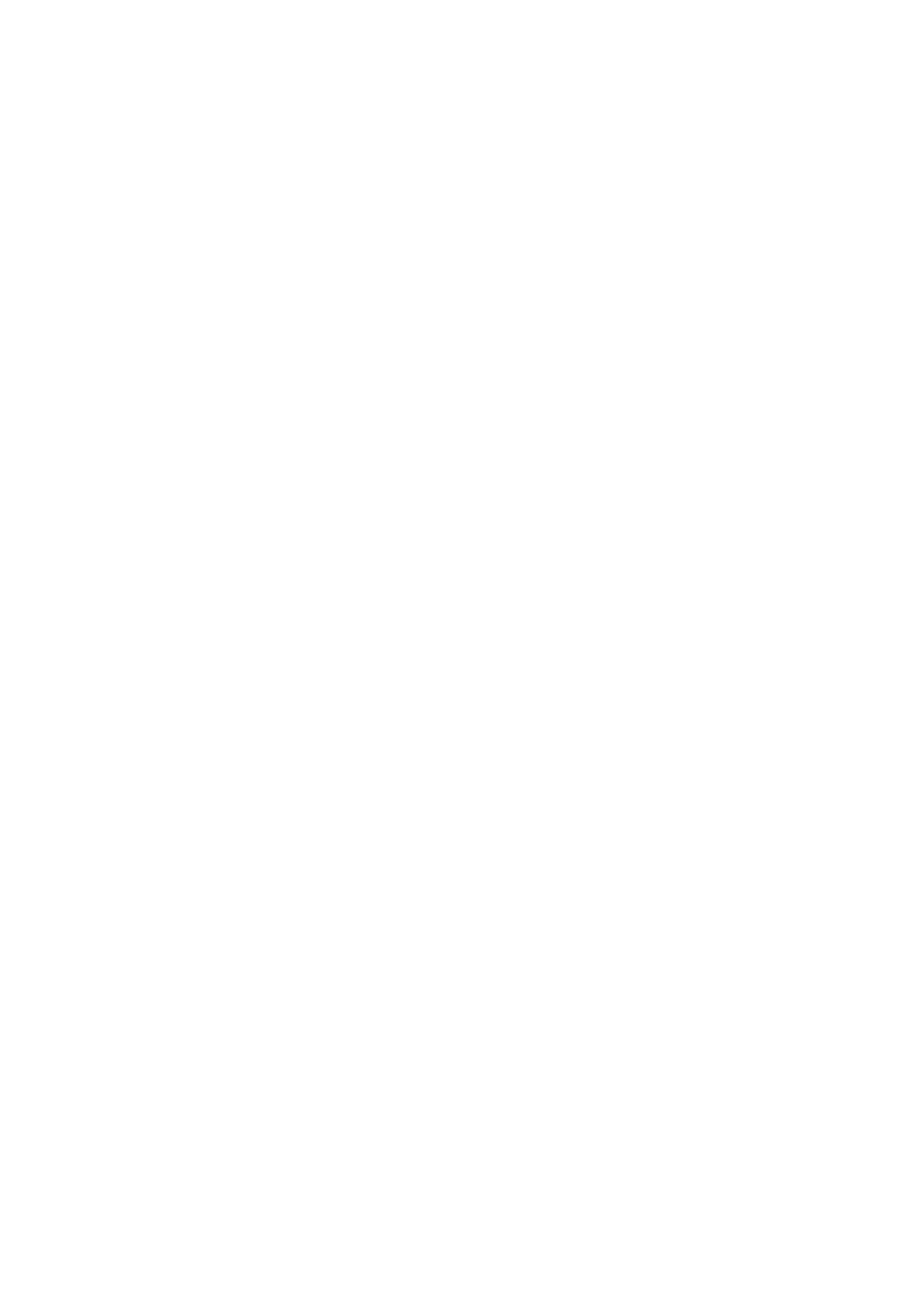# The Theory of Phenomenological Structuralism

By Paul C. Mocombe

Cambridge **Scholars** Publishing

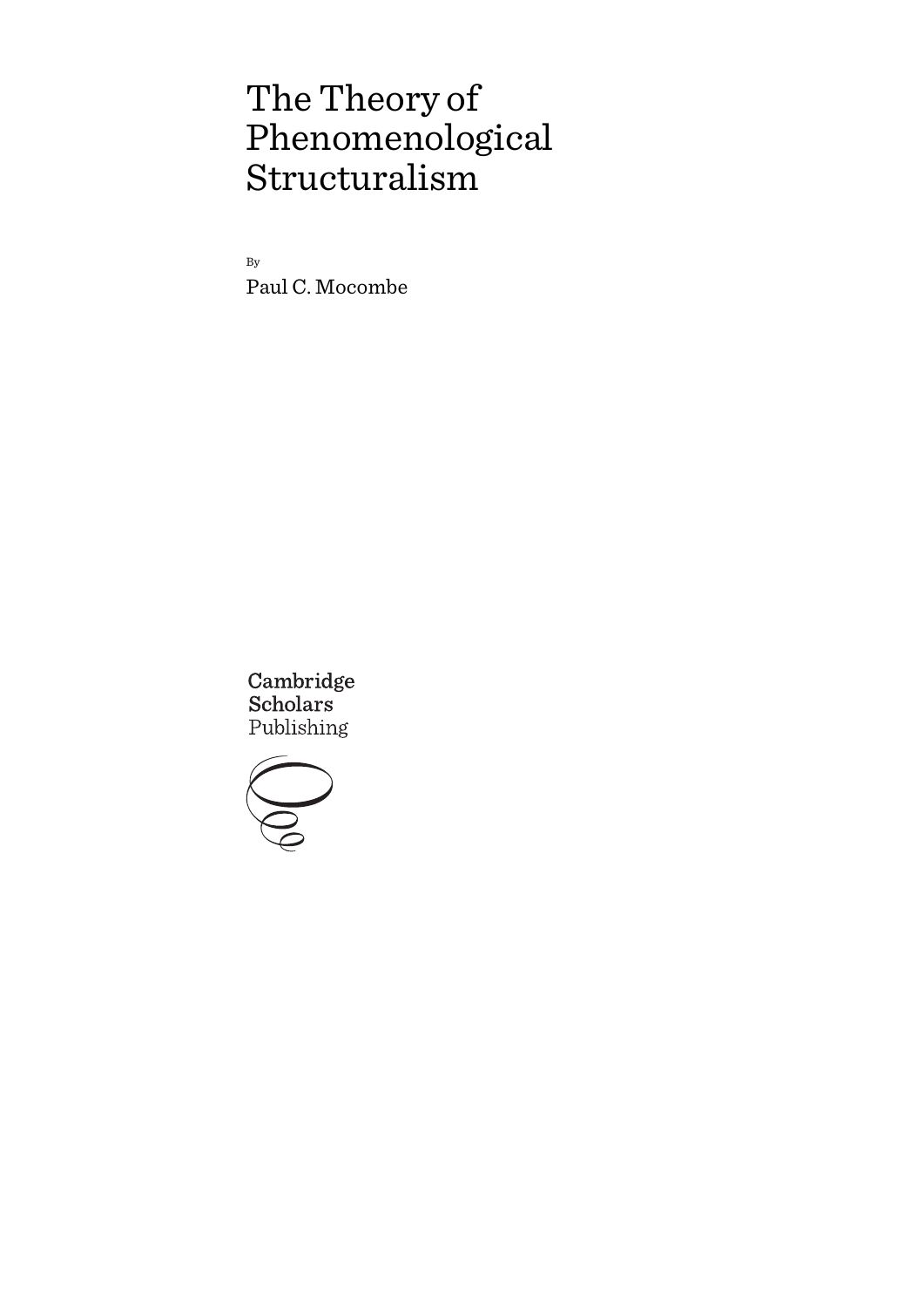The Theory of Phenomenological Structuralism

By Paul C. Mocombe

This book first published 2019

Cambridge Scholars Publishing

Lady Stephenson Library, Newcastle upon Tyne, NE6 2PA, UK

British Library Cataloguing in Publication Data A catalogue record for this book is available from the British Library

Copyright © 2019 by Paul C. Mocombe

All rights for this book reserved. No part of this book may be reproduced, stored in a retrieval system, or transmitted, in any form or by any means, electronic, mechanical, photocopying, recording or otherwise, without the prior permission of the copyright owner.

ISBN (10): 1-5275-2713-1 ISBN (13): 978-1-5275-2713-3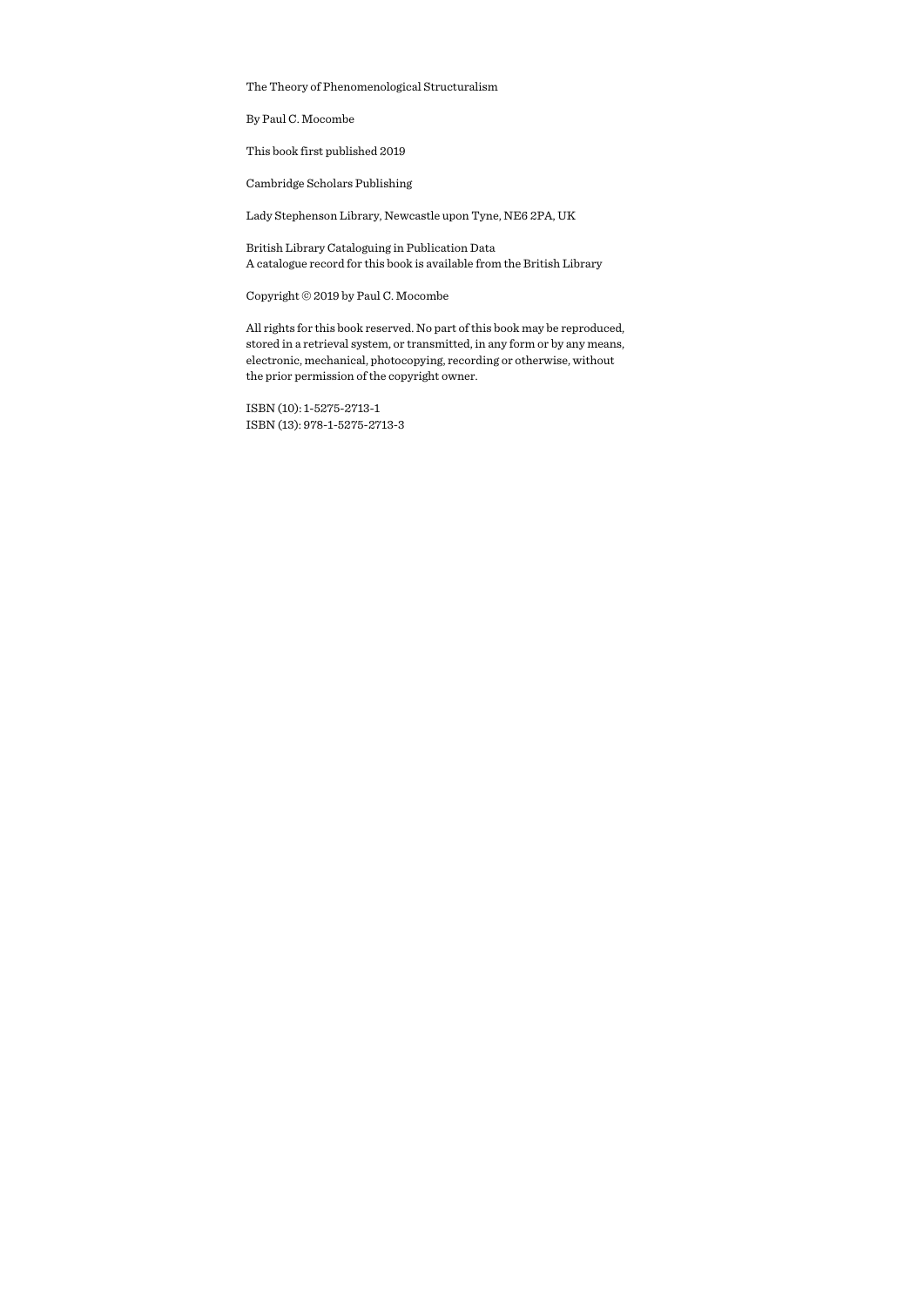# TABLE OF CONTENTS

| Phenomenological Structuralism                                                                    |
|---------------------------------------------------------------------------------------------------|
| Phenomenological Structuralism Diagrammatically                                                   |
| Consciousness, Subject, and Societal Constitution in Phenomenological<br>Structuralism            |
| Learning and Development in Phenomenological Structuralism                                        |
|                                                                                                   |
| The Methods of Phenomenological Structuralism                                                     |
| Essentialism, Universalism, Truth, Ethics, and Social Change<br>in Phenomenological Structuralism |
| On Culture: Two Social Class Language Games                                                       |
|                                                                                                   |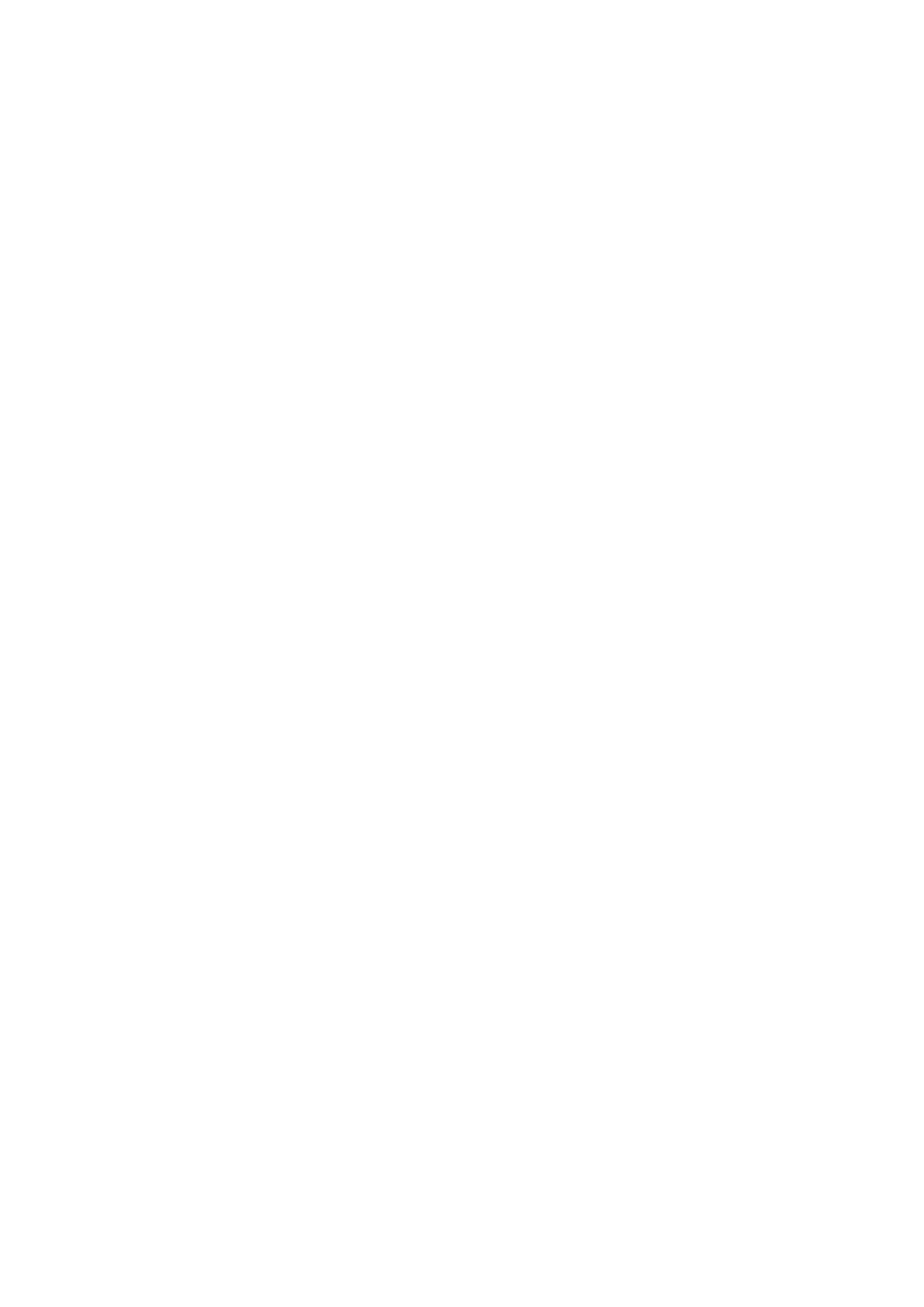## LIST OF FIGURES

|  |  | Figure 1.1. Haitian Epistemological Transcendental Idealism  40 |  |
|--|--|-----------------------------------------------------------------|--|
|--|--|-----------------------------------------------------------------|--|

- Figure 2.1. Diagram representing the nature of the relationship between society and the individual or group in phenomenological structuralism. "A" represent the power elites of the social structure;  $B_1$  represent those "others" (hybrids) with their gaze upon the eye of power seeking to be like "A";  $B_2$  represent those with their gaze averted from the eye of power seeking to exercise an alternative practical consciousness from that of "As" and "B1s"........................... 69
- Figure 2.2. Diagram representing the nature of the relationship—C between society's semiotic field (bottom of diagram) and the institutional regulators (top of diagram) in phenomenological structuralism......................................................................................... 72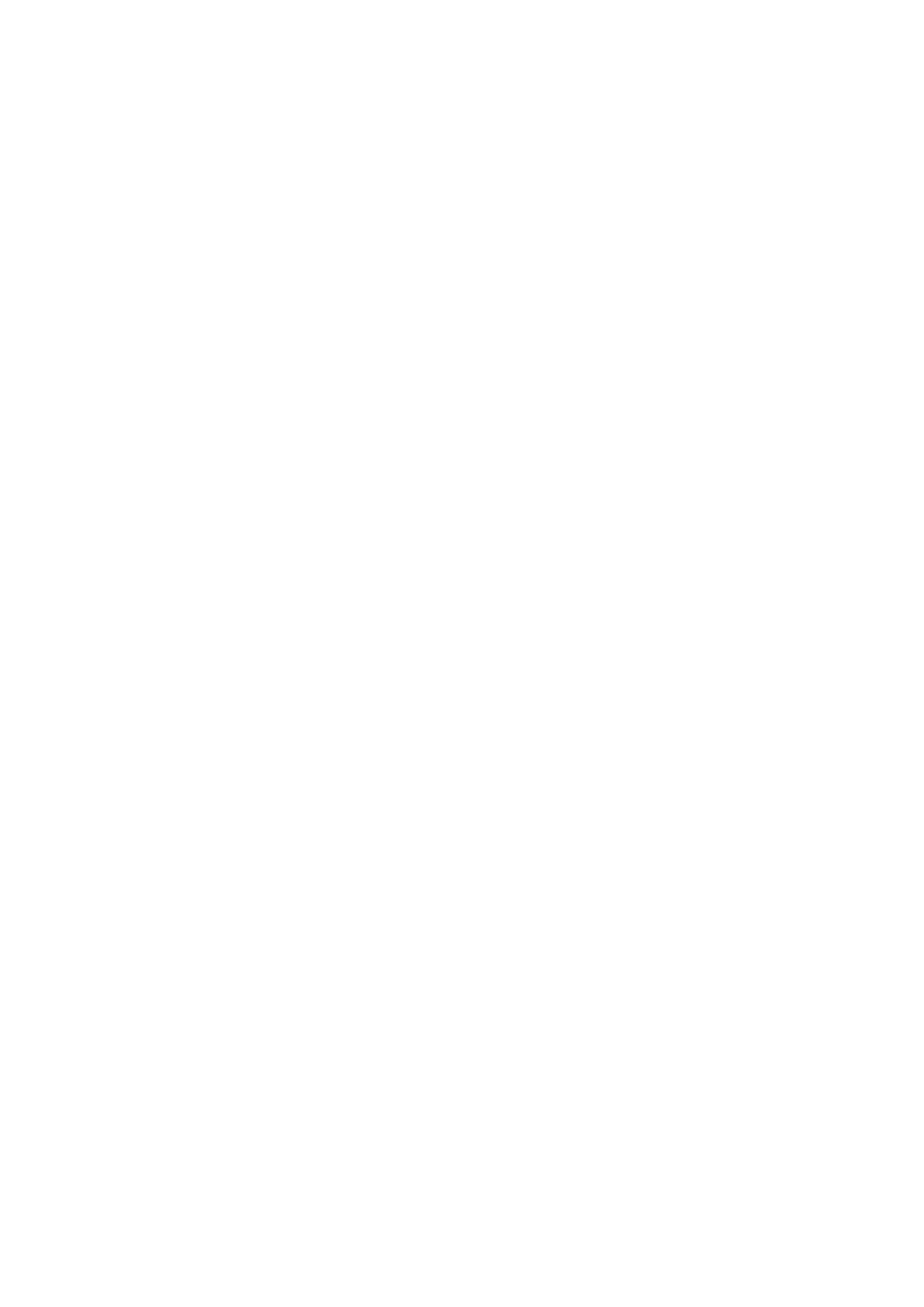# LIST OF TABLES

| Table 2.1. The Constitution of Society in Phenomenological |  |
|------------------------------------------------------------|--|
| Table 3.1. The Constitution of Society in Phenomenological |  |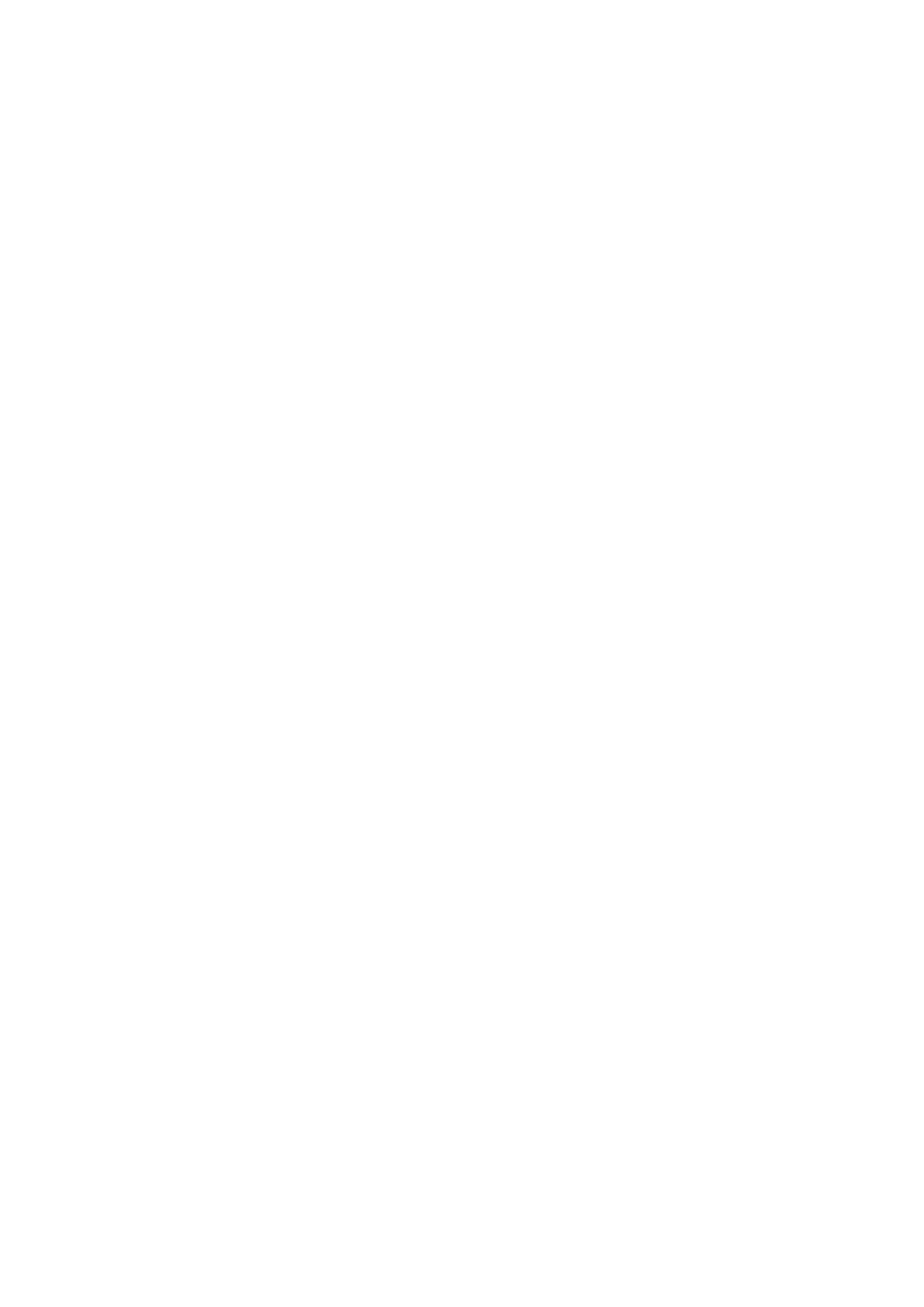### ACKNOWLEDGEMENTS

I would like to acknowledge Erzulie, my personal lwa, for her continued love and strength. I extend my gratitude to my grandparents, Saul and Eugenia Mocombe, who taught me the ways of my ancestors and shaped my practical consciousness. Finally, to my wife, Tiara S. Mocombe, who keeps me living.

> *Paul Camy Mocombe, January 27, 2019*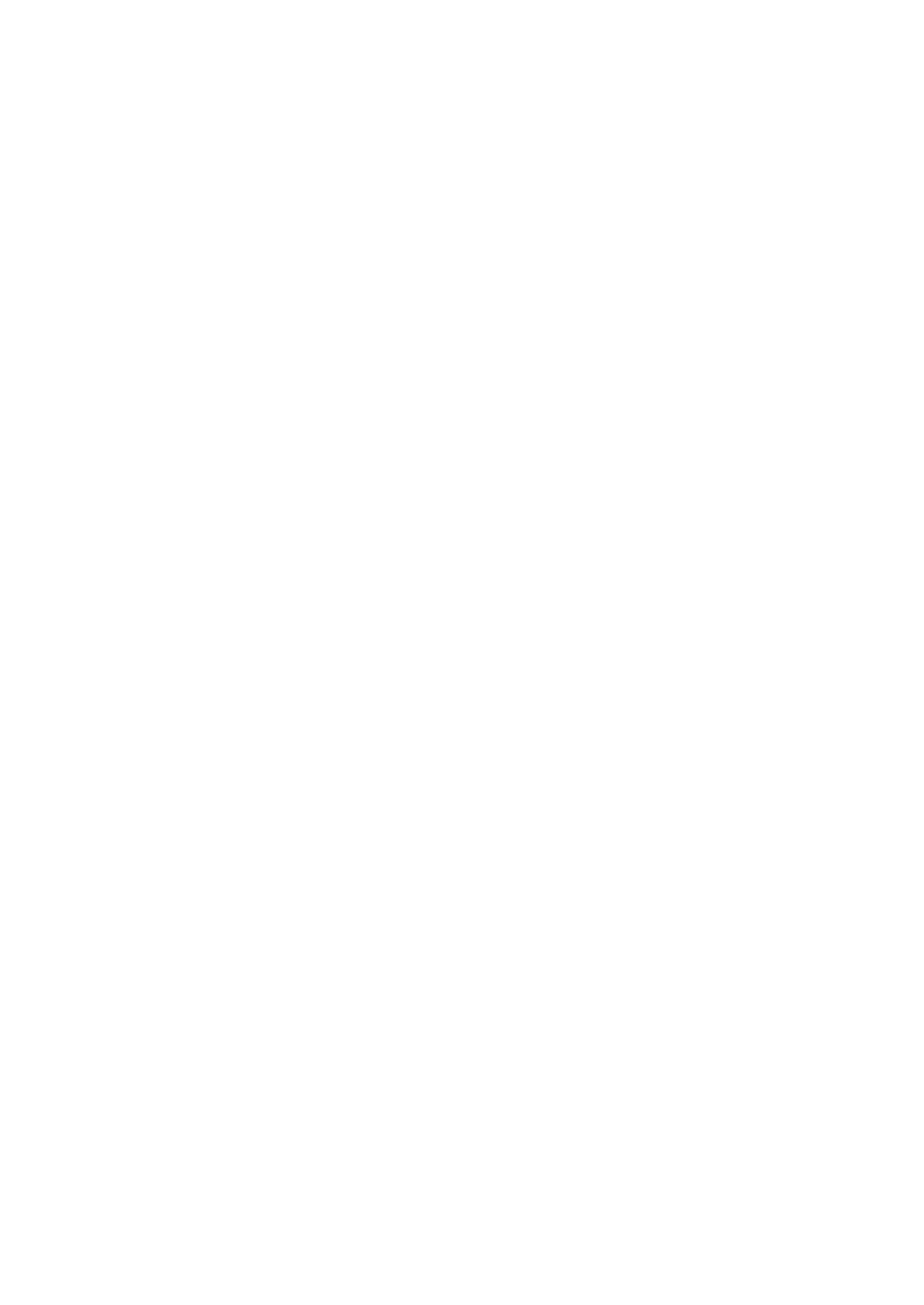## **INTRODUCTION**

This work explores phenomenological structuralism as an essay in the phenomenological traditions of Edmund Husserl, Martin Heidegger, Maurice Merleau-Ponty, and Jean-Paul Sartre; Haitian epistemology; and structurationist sociology to resolve the structure/agency problematic of the social sciences. Through the synthesis of Haitian metaphysical ontology and epistemology (Haitian/Vilokan idealism), structuration theory, phenomenology, Althusserian structural-Marxism, quantum mechanics, ORCH-OR theory, and Ludwig Wittgenstein's notion of language games, Paul C. Mocombe offers an alternative reading of the structure/agency problematic of the social sciences, which holds on to the notions of structure, duality, dualism, and the individual's rational ability to choose to account for the constitution of individual human consciousness and society in and as the material resource framework of the earth. The work goes on to highlight the theoretical and methodological tenets, which constitute Mocombe's theory of phenomenological structuralism.

In the academic literature, consciousness refers to subjective awareness of phenomenal experiences (ideology, language, self, feelings, choice, control of voluntary behavior, thoughts, etc.) of internal and external worlds. The academic literature "describes three possibilities regarding the origin and place of consciousness in the universe: (A) as an emergent property of complex brain neuronal computation, (B) as spiritual quality of the universe, distinct from purely physical actions, and (C) as composed of discrete 'proto-conscious' events acting in accordance with physical laws not yet fully understood" (Hameroff and Penrose, 2014, pg. 70). The latter position, (C), represents the ORCH-OR ("orchestrated objective reduction") theory of Stuart Hameroff and Roger Penrose (2014), which includes aspects of (A) and (B), and posits that "consciousness consists of discrete moments, each an 'orchestrated' quantum-computational process terminated by… an action [,objective reduction or OR,] rooted in quantum aspects of the fine structure of space—time geometry, this being coupled to brain neuronal processes via microtubules" (pg. 70). In this view, the understanding is that a proto-conscious experience existed in the universe, and as a result of emergent structures of the brain it (proto-conscious experience) became embodied and evolved as a result of quantum neuronal computations of "brains."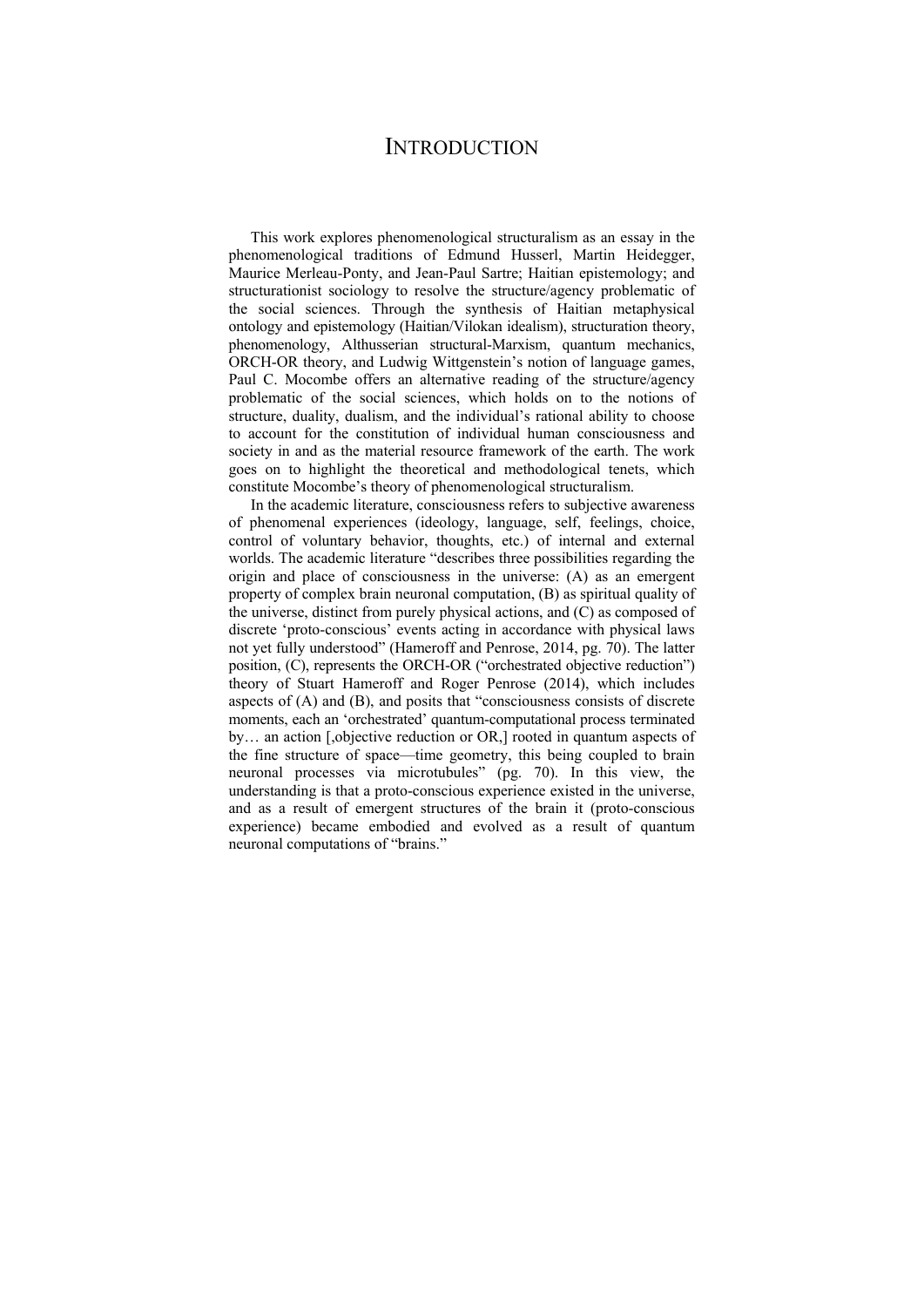Paul C. Mocombe's (2016, 2017, 2018) structurationist sociology, phenomenological structuralism, which attempts to resolve the structure/agency problematic of the social sciences, builds on the ORCH-OR theory of Hameroff and Penrose, while abductively holding on to the multiverse hypothesis of quantum mechanics and Haitian ontology/epistemology, which the authors reject because it is not "a more down-to-earth viewpoint" (Hameroff and Penrose, 2014, pg. 51). For Mocombe (2016, 2018), quantum superposition, entanglement, and evidence in Haitian Vodou of spirit possession, which represent ancestors from a parallel world, Vilokan, of the earth's of which we ought to pattern our behaviors and structures, are grounding proofs for the abductive acceptance of the multiple worlds hypothesis of quantum mechanics. Within the latter hypothesis, the understanding is that "each possibility in a superposition evolves to form its own universe, resulting in an infinite multitude of coexisting 'parallel' worlds. The stream of consciousness of the observer is supposed somehow to 'split', so that there is one in each of the worlds—at least in those worlds for which the observer remains alive and conscious. Each instance of the observer's consciousness experiences a separate independent world, and is not directly aware of any of the other worlds" (Hameroff and Penrose, 2014, pg. 50). It is within this multiple worlds hypothesis as synthesized with M-theory that Mocombe, abductively, constructs the nature and origins of consciousness in the universe according to his theory of phenomenological structuralism. For Mocombe, consciousness is a fifth force of nature, a quantum material substance/energy, psychion, the phenomenal property of which is recycled/entangled/superimposed throughout the multiverse and becomes embodied via the microtubules of brains existing in interconnecting material resource frameworks of multiverses. In other words, consciousness is manifested in simultaneous, entangled, superimposed, and interconnecting material resource frameworks as embodied praxis or practical consciousness tied to social relations of production, the content of which in-turn becomes the phenomenal properties of material (subatomic particle energy, psychion) consciousness that is recycled/entangled/superimposed throughout the multiverses. It is within this theoretical language of consciousness constitution that Mocombe attempts, through his theory of phenomenological structuralism, to resolve the structural-agency problematic of the social sciences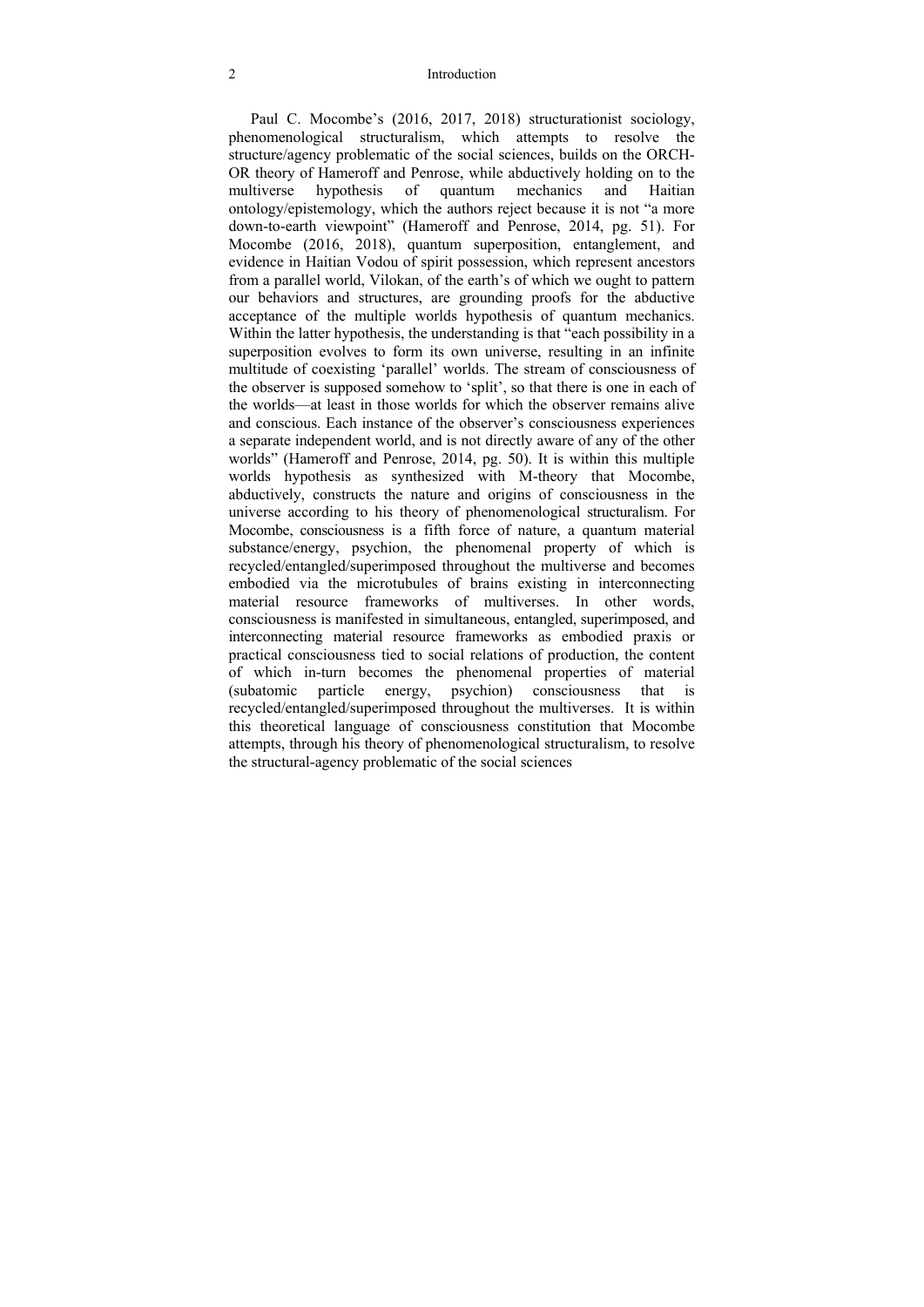#### **Background of the Problem**

The structural-functional and structural Marxist turn in the mid-to-late 1960s and early 70s in explaining ethnic/racial identity or for that matter identity in general, privileged socially constructed relations within and via language and symbolic representation, as opposed to biology (i.e., race, genetics, structure of the mind, etc.), as the determining factor in identity or consciousness formation. This move, however, encountered a peculiar problem: to what extent should identity or consciousness formation be attributed to internal (individual subjective responses), as opposed to external and expressed processes (the social relations)? In other words, as Teresa Brennan (1997) so eloquently phrases the problem, "[f]or if everything is socially constructed, how do novel ideas emerge? How does originality, or genius in the extreme case, come into being?" (Brennan, 1997, pg. 89). She continues, "this problem is equivalent to the old conundrum of [(structural)] functionalism. How do we know, do or write anything at odds with a received view? How do we explain those moments, or movements, which escape from the compound of socially constructed identifications?" (Brennan, 1997, pg. 89). Paul C. Mocombe's (2016, 2017, 2018) theory of Phenomenological structuralism attempts to resolve these three dilemmas through a phenomenological ontology of identity, consciousness, and societal constitution and development, which accounts for individual agency or social action in the world and structures of signification amidst structural reproduction and differentiation.

Within the theory and methodology of phenomenological structuralism, I argue that the "moments, or movements, which escape from the compound of socially constructed identifications" are the product of an individual actors' (mental) stance/analytics (Heidegger's term) vis-à-vis three types of structures of signification amidst societal structural reproduction and differentiation, 1) the (chemical, biological, and physiological) drives (forms of sensibility and understanding) of the body and brain, 2) impulses or phenomenal properties of residual past/present/future consciousnesses or recycled/entangled/superimposed subatomic/chemical particles, psychion, encapsulated in the neuronal structures (microtubules) of the brain, 3) and actions resulting from the deferment of meaning in ego-centered linguistic and symbolic communicative discourse.

Generally speaking, consciousnesses, actions, learning, and development within my phenomenological structural ontology are the product of the embodiment of the phenomenal properties of recycled/entangled/superimposed subatomic neuronal energies/chemicals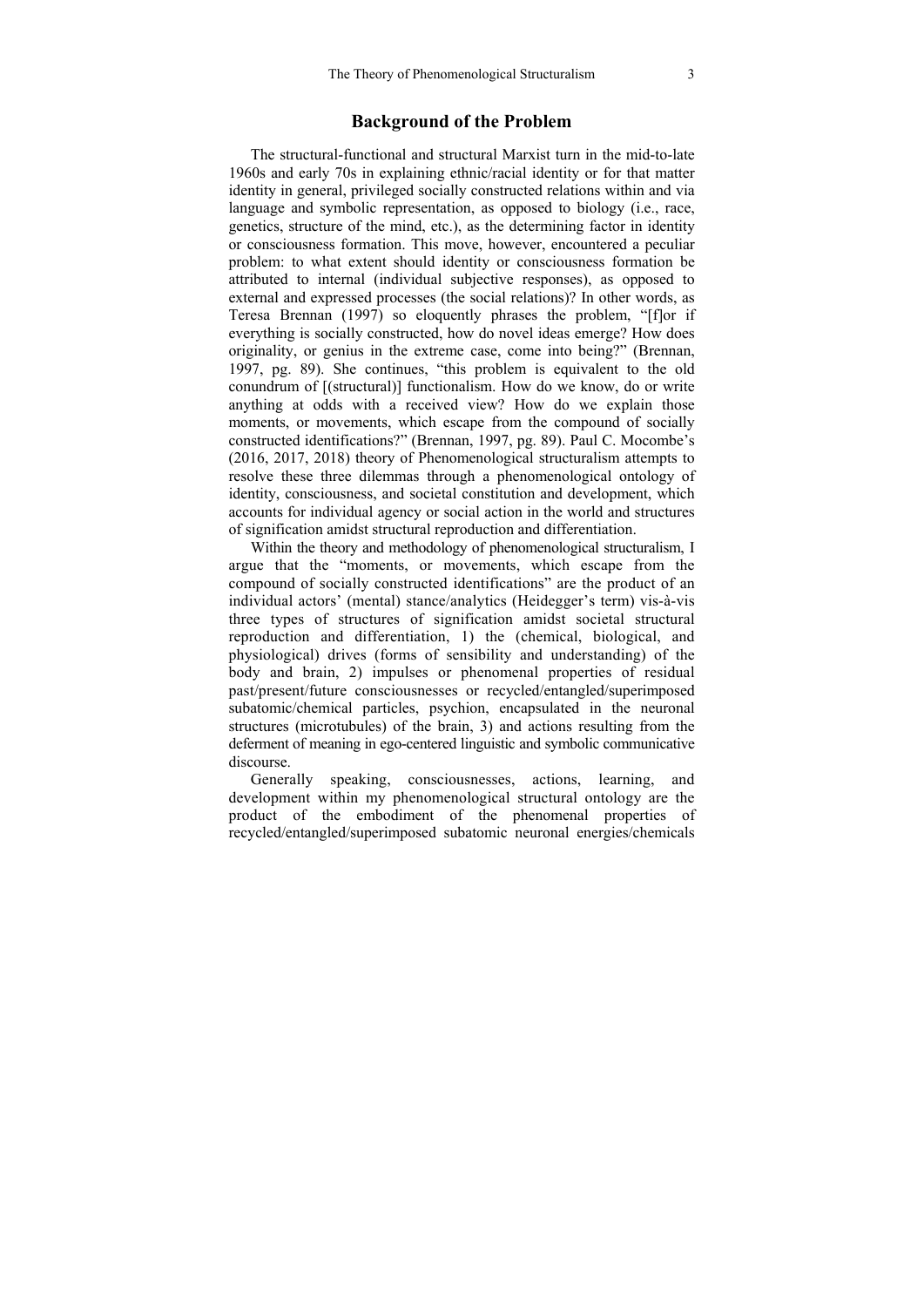of the multiverse, psychion, objectified in the space-time of entangled and superimposed multiverses via aggregated bodies and the brains. Once objectified and embodied the phenomenal properties of the neuronal energies/chemicals encounter the space-time of physical worlds via a transcendental subject of consciousnesses and the drives and sensibilities of the aggregated body and brain in reified structures of signification, language, ideology, ideological apparatuses, and communicative discourse defined and determined by other beings that control the resources (economics), and modes of distributing and consuming them, of the material world required for physical survival in space-time. The Heideggerian (mental) stances/analytics, ready-to-hand, unready-to-hand, and present-at-hand, of the embodied transcendental ego vis-à-vis, 1) the sensibilities and (chemical, biological, and physiological) drives of the body and brain, 2) drives of embodied residual memories or phenomenal properties of past/present/future recycled/entangled/superimposed subatomic/chemical particles, 3) the actions produced via the body in relation to the indeterminacy/deferment of meaning of linguistic and symbolic signifiers as they appear to individuated consciousnesses in egocentered communicative discourse, 4) and the dialectical and differentiating effects, i.e., structural reproduction and differentiation, of the structures of signification, social class language game, of those who control the economic materials (and their distribution, i.e., mode of production) of a world are the origins of praxis and or practical consciousnesses. All four types of actions, the drives and sensibilities of the body and brain, drives or phenomenal properties of embodied recycled/entangled/superimposed past/present/future consciousnesses, structural reproduction/differentiation stemming from the mode of production, and deferential actions arising from the deferment of meaning in ego-centered communicative discourse via the present-at-hand stance/analytic, exist in the material world with the social class language game, i.e., the physical, mental, emotional, ideological, etc. 5) powers of those who control the material resource framework as the causative agent for individual behaviors. In other words, our (mental) stances in consciousness vis-à-vis the drives and sensibilities of the body and brain, (societal) structural reproduction and differentiation, drives of embodied past/present/future consciousnesses of recycled/entangled/superimposed subatomic/chemical particles, and deferential actions arising as a result of the deferment of meaning in ego-centered communicative discourse determines the practical consciousness we want to recursively reorganize and reproduce in the material world. The power and power positions of those who control (via the mode of production, language, ideology,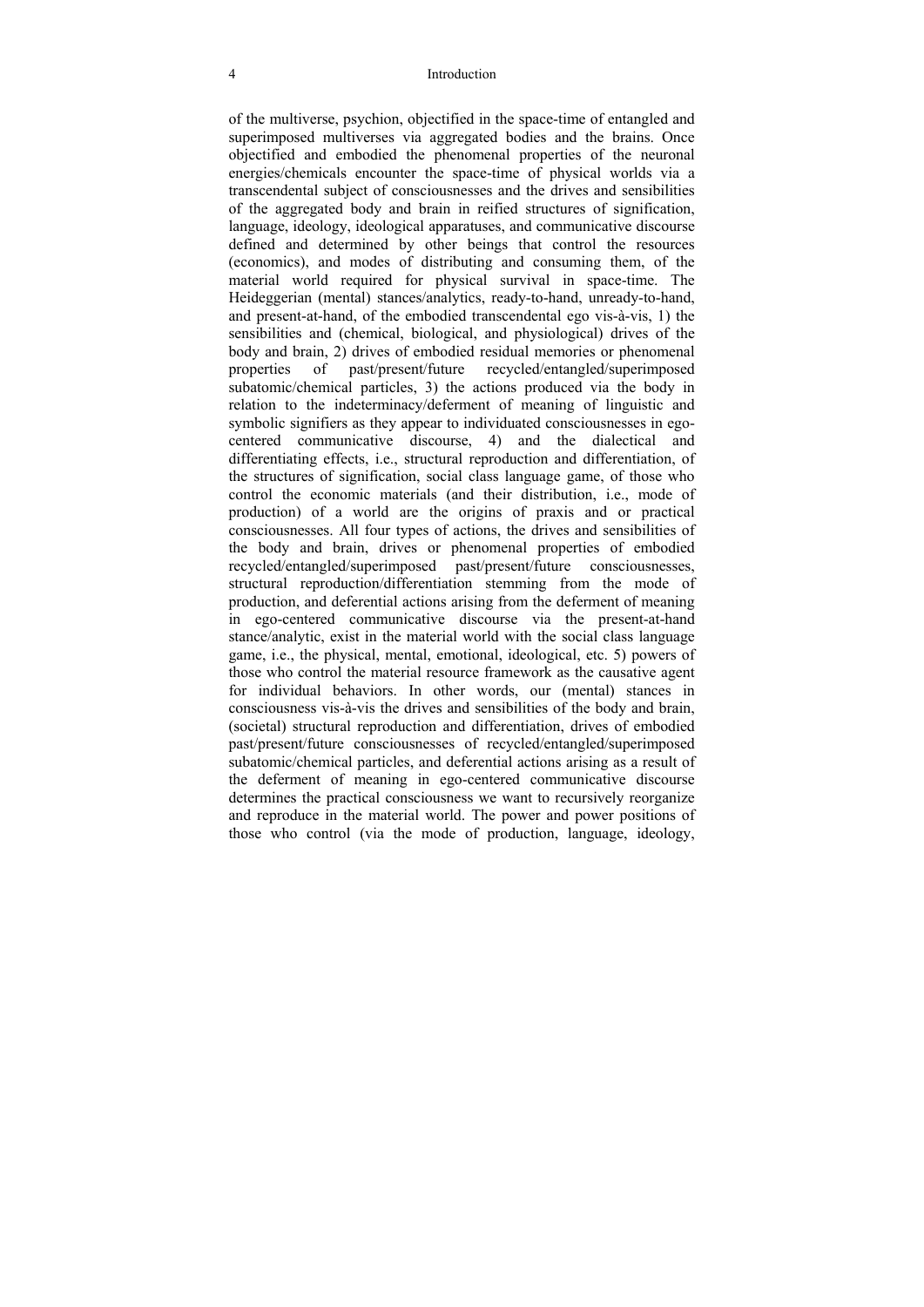ideological apparatuses, and communicative discourse) the resources (and their distribution, i.e., mode of production) of a material resource framework, and the threat it poses to the ontological security of an actor, in the end determines what actions and identities of consciousness are allowed to organize and reproduce in the material world without the individual actor/agent facing marginalization or death.

#### *The Structure/Agency Debate*

The linguistic turn in meaning and identity constitution, whether in linguistics or the social sciences, presupposes that meaning and the nature of human identity or consciousness are nothing more than the relationships which pertain within a given linguistic system, structure, culture, or social structure. Thus, such questions as those pertaining to matters of human agency, individual or shared interests, community, etc., have generally been ignored by so-called "structuralists" (Edgar and Sedgwick, 1999, pg. 383). This in turn makes most structural approaches synchronic; that is, most structuralists approach a phenomenon at a single moment in history, or as something existing outside history, which is unchanging.

It is well known that Ferdinand de Saussure in linguistics, to Claude Lévi-Strauss in anthropology, and Talcott Parsons and Louis Althusser in sociology postulate this synchronic world ordered into an interconnected semiotic system. In Saussurean structuralism, which serves as the model for the social sciences, language "is viewed as a purely arbitrary system of signs in which *parole* or speech is subsidiary to *langue*, the formal dimension of language. *Parole* is the world's messiness that the semiotic order [or formal dimension] shuns" (Obeyesekere, 1997, pg. 18), subjecting social actors to its binary rules that gives them their conceptual framework, rather than the other way around (Levi-Strauss, 1963; Marshall, 1998; Saussure, 1972 [1916]).

In anthropology, Lévi-Strauss extends this idea to culture, and culture too becomes a system of external signs, which reflect the structure or categories of the mind, exercised in social relations to order experience (Lévi-Strauss, 1963, pg. 279). Just the same, in sociology Talcott Parsons employs the notion of structure or system to refer to modern capitalist society as an "organic" whole or totality consisting of interrelated parts (i.e., structurally differentiated) that perform specific functions in relation to each other and contribute to the maintenance of the whole, i.e., structural functionalism (Parsons, 1951, pg. 5-6). The structural Marxism of Louis Althusser, and many others, replaces both Parsons's conservative holism and Levi-Strauss's mental categories by positions in modes of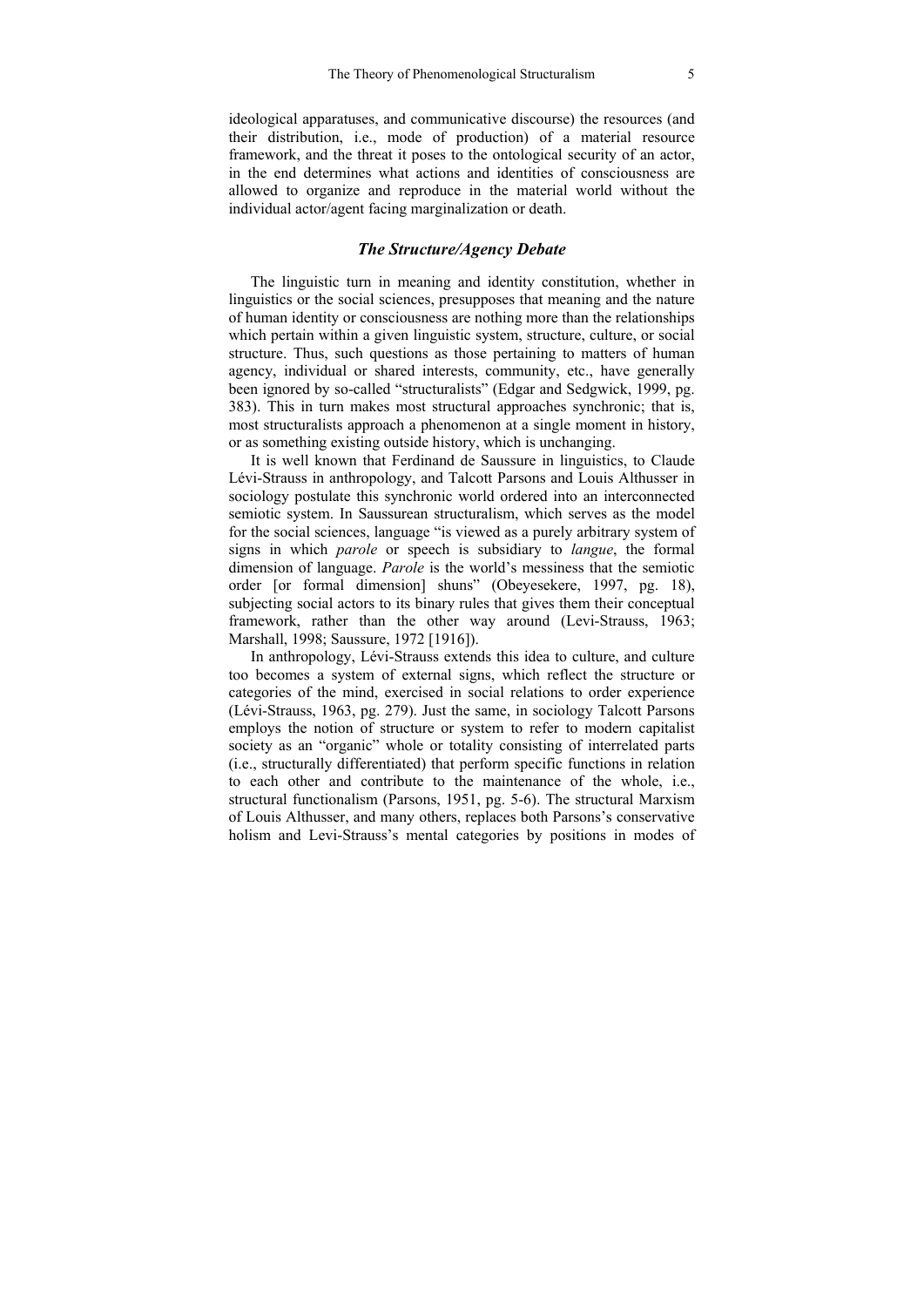production and relations to the means of production for the structure or system that governs meaning and gives social actors their conceptual framework and praxis (Althusser, 2001[1971]).

The logical consequence of the adoption of the Saussurean position by Lévi-Strauss, Parsons, and Althusser in philosophy and the social sciences, however, is the implication that human action, or consciousness, lies in the reproduction of the relational (binary rules for inclusion and exclusion) objective models of society as either structured by our minds, or the external interrelated structures of signification as internalized by social actors. Therefore, to understand human social agency, one only needs to understand either how the mind structures reality (transcendental idealism), or the differentiating (structural reproduction and differentiation) rules of a culture, social structure, or social system. Both positions, however, are problematic. In the psychologism of the former case, social structure reflecting the structure of the mind, social practice or action and its variability are inconceivable in that there is no analytical means to explain how the internal "binary" processes of the mind give rise to the external empirical phenomena of social structures, practices, and their variabilities. In the latter case, structure or social structure as a reflection of the internalization of external functional structures of signification, i.e., part/whole relationship, the possibility for, and the origins of, the variability of practices, which have ontological status in the world, amongst irreducibly situated subjects are inconceivable, as human subjects or social actors are only reproducing in their actions the relational meaning and representation of the external objective social world (society), without any alternative practices, deviations, or improvisations outside of the structural reproduction and differentiation of the social structure.

Moreover, since the 1960's with the advent of postmodern and poststructural theories into the theoretical discourses of social science academics a new struggle regarding the origins and nature of identity and consciousness vis-à-vis the aforementioned problematics has dominated social science and philosophical theories. The issue centers on several factors raised by postmodern and post-structural thinkers in the likes of Michel Foucault, Jacques Derrida, and Jacques Lacan against the structuralism of the sciences, 1) they question the validity regarding the Cartesian rational individual, which Foucault and Derrida deny in favor of their attempt to dissolve the subject altogether; 2) they question the interdependency of the constitution of a stable structure and a distinct subject with agency, in denying the latter they undermine the former; 3) they question the status of science; 4) finally, they question the possibility of the objectivity of any language of description or analysis. Although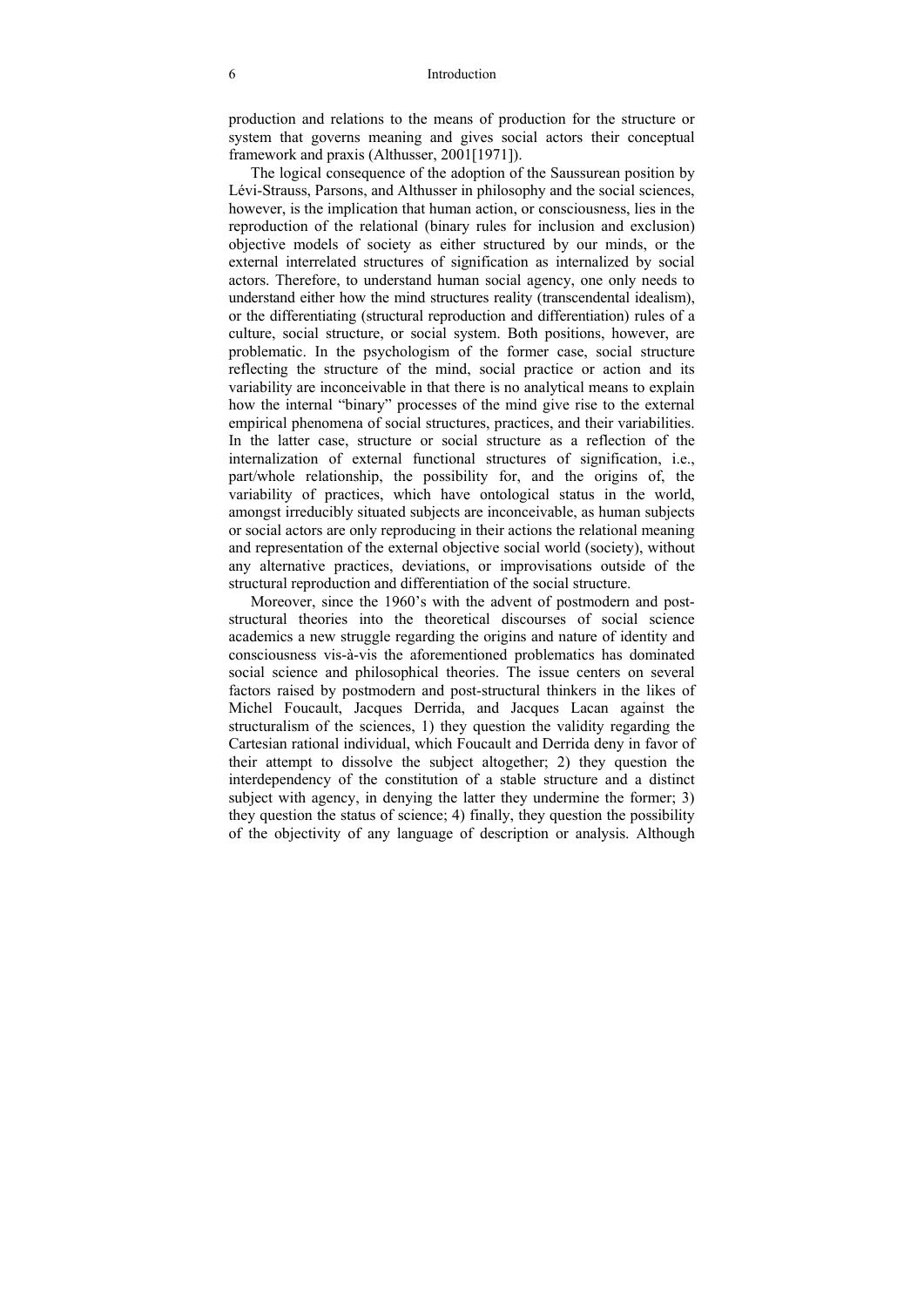these factors raised in the writings of Jacques Lacan, Jacques Derrida, and Michel Foucault are theoretically legitimate and have posed tremendous problems for the social sciences and their constitution as a science based on the notion of a stable structure constituted by stable subjects with agency. These problems have not adequately been addressed by Marxist social theorists in the likes of Louis Althusser, Pierre Bourdieu, Jürgen Habermas, Anthony Giddens, and Marshall Sahlins working to resolve these issues by attempting to synthesize the rationality of the individual with the phenomenological discourses of the former theorists, and Marxist and structural Marxist philosophy.

Hence the structure/agency debate in the social sciences emphasize the rational origins of the reproduced and transformed social actions of social actors that constitute a social structure: are social actors determined and driven by internal invariable structures of the mind (Lévi-Strauss, 1963; Bell, 1985 [1982]), or are social actors automatons determined and driven by external relational structures of signification (Parsons, 1951; Althusser, 2001 [1971]))? Thus, in the social scientific form of the debate, biological determinism, i.e., innate senses of anything, as well as the Lévi-Straussian sense, i.e., innate structure of the mind, were out rightly rejected. Also, the idea that social actors are irreducibly situated subjects who act and react based on rational calculations as they respond to particular external social processes (social structure) or stimuli was for the most part dismissed. Total rationality was viewed as an impossibility given the inability of social actors to either know all the choices available to them in the present or know the complete future outcomes of those choices. This made rationality necessarily relative to a frame of reference or structure of signification, which rejects the indeterminacy of meaning and decentered subject of postmodern/post-structural theorizing.

Hence, the focus in the study of action and interaction in the social sciences was thus not a matter of denying or minimizing the rational potential of social actors, but expressed rather an urgent need to understand where 'the system' or structure that limits their knowledge and stabilizes society "comes from—how it is produced and reproduced, and how it may have changed in the past or be changed in the future" (Ortner, 1984, pg. 146). In other words, thinkers plagued by this debate, sought "to explain the relationship(s) that obtain between human action, on the one hand, and some global entity which we may call the system, [or social structure, structure, or culture] on the other" (Ortner, 1984, pg. 148), when the latter (i.e., the system) is not a necessary reflection of neither biology, nor the structure of the mind, but an external force of rules of conduct, i.e., categorical boundaries, tied to the social relations of production that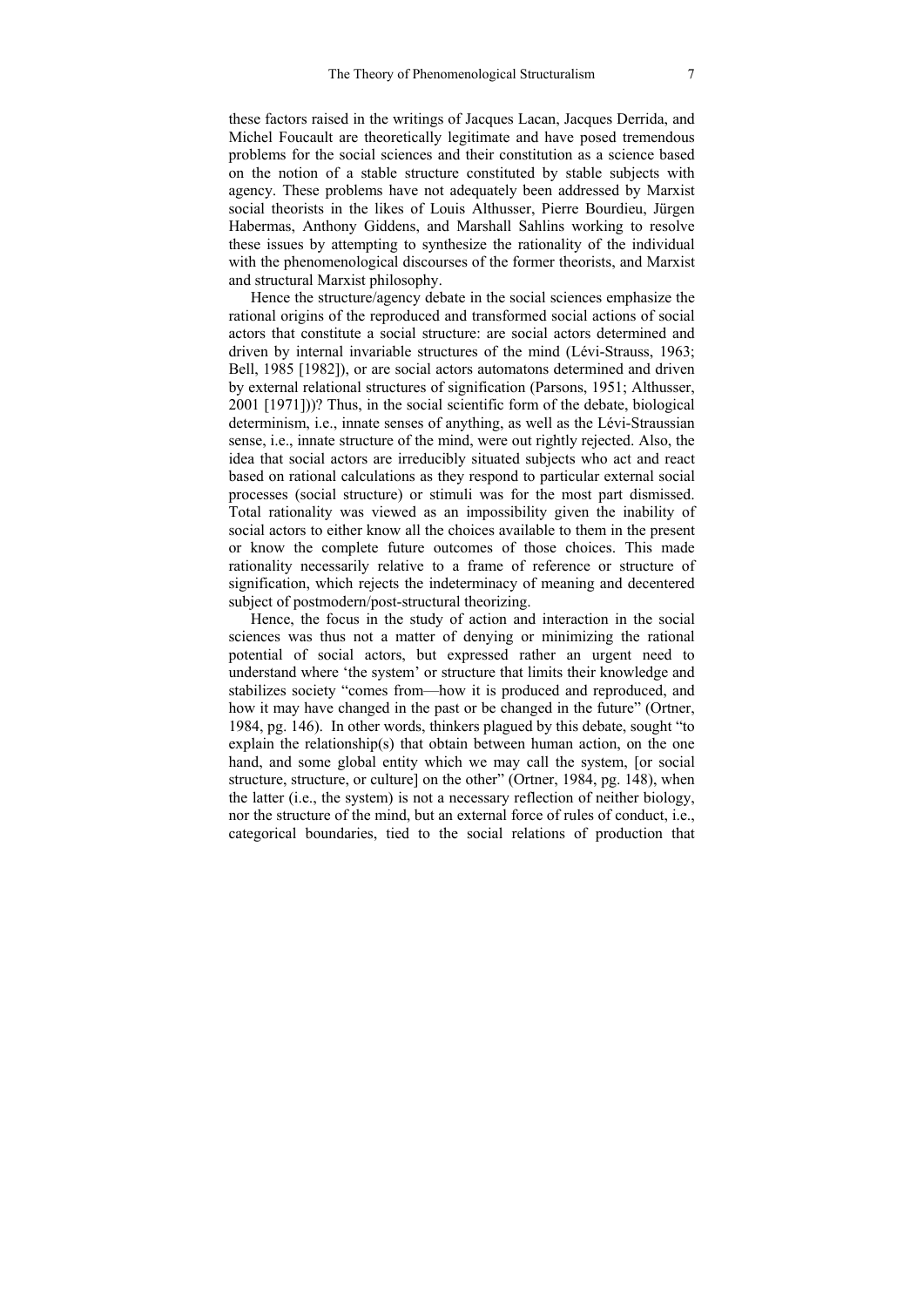stabilizes society and thereby constitute the identity of social actors as argued by Talcott Parsons and Louis Althusser.

From roughly 1975 to the present, an enormous strand of critical writings, expounding a great many strands of theoretical schools of thought, combined to challenge this post-World War II structuralist matrix which denied alternative agencies, outside the relational logic of a structure, system, or culture to social actors. Some were advanced by rationalist thinkers seeking to preserve the idea of individuals as solitary thinkers who act in a purposive rational way, while others were offered by theorists dedicated to preserving the tenets of structural-functionalism and structural-Marxism while explicating the functional role of difference or the variability of practices amongst social actors within social structure not as an invariable by-product of the mind but as an external unified structure of signification or system. Considering this action-oriented response to account for the different provinces of meaning within systems or structures of signification, the term praxis or structurationist theorists will serve as the dominant label for the arguments expounded in opposition to Parsonian structural-functionalism and variants of structural Marxism by prominent theorists such as Pierre Bourdieu, Marshall Sahlins, Anthony Giddens, and Jürgen Habermas (Crothers, 2003; Ortner, 1984). These arguments are complex, and to examine them together is necessarily to do violence to the purity of notions advanced separately by various authors. The exercise is nevertheless useful at least for revealing their main and common objective, i.e., to resolve the structure/agency debate of the social sciences.

#### *The Structurationist Response and its Problems*

Structural-functionalists and Structural-Marxists in attempting to understand social action (i.e., praxis) within social structures of signification privilege social relations, reproduction, and differentiation via linguistic and symbolic representation over biological determining elements (i.e., race, sex, etc.), for meaning, human action, and consciousness constructions. In doing so, however, they fail to account for the origins and nature of the different provinces of meaning, human action, and consciousness existing within, but at the same time, outside the relational or dialectical prescribed logic of the social structure (structural reproduction and differentiation). Neostructuralists or structurationists in the likes of Pierre Bourdieu (1990 [1980], 1984) with his theory of practice (habitus or constructivist structuralism), Marshall Sahlins (1976, 1995 [1981]) through mythopraxis, Anthony Giddens (1984) through his theory of structuration, and Jürgen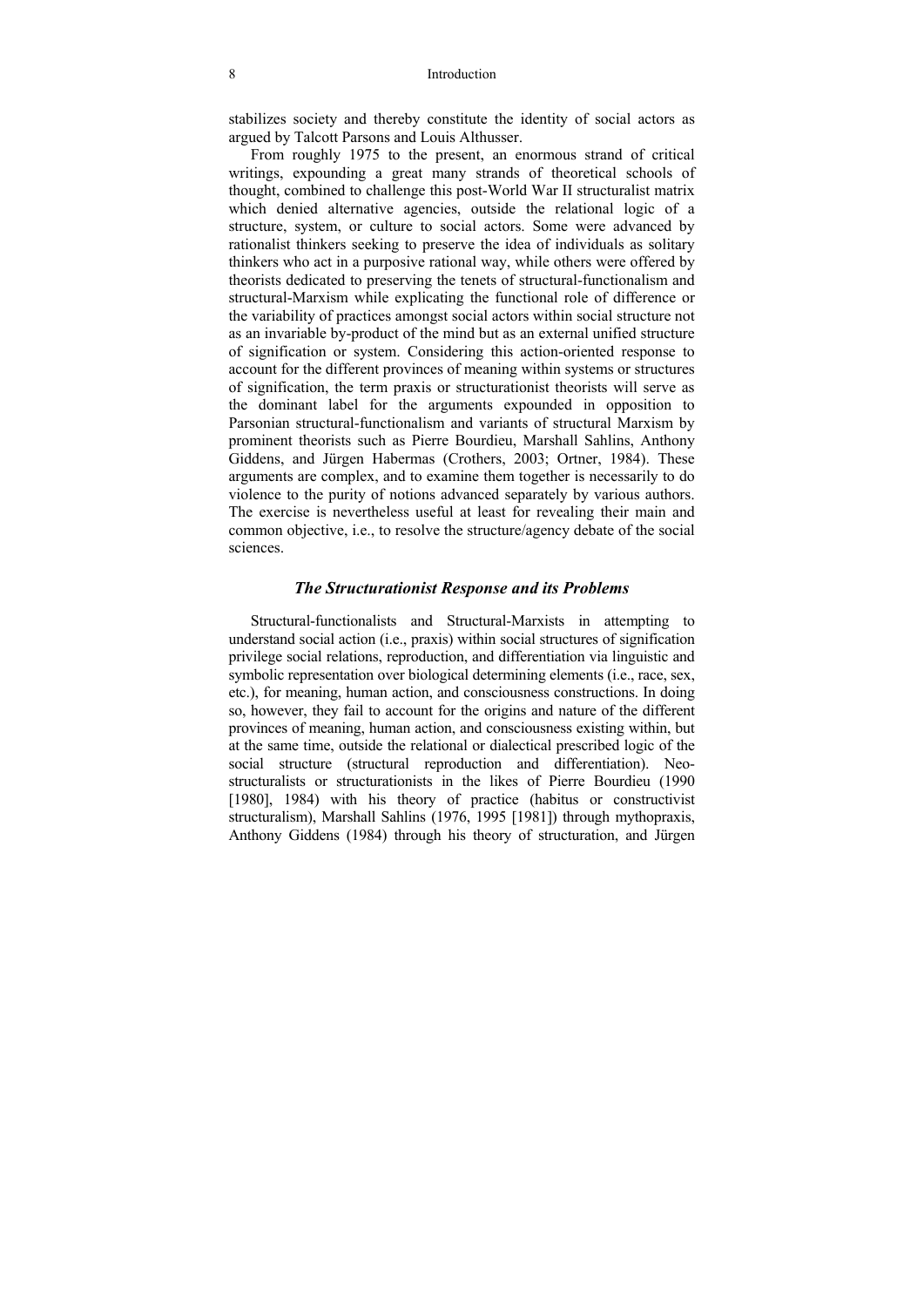Habermas (1987 [1981], 1984 [1981]) with his theory of "communicative action," however, attempt to do just that, "explain the relationship(s) that obtain between human action, on the one hand, and some global entity which we may call the system, [or social structure, structure, or culture] on the other" in order to capture the nature of social action, reproduction, transformation, and differentiation within structures of signification. They attempt to do so, for the most part, through "the central notion of the 'duality of structure' which refers to 'the essential recursiveness of social life, as constituted in social practices: structure is both medium and outcome of the reproduction of practices'" (Archer, 1985, pg. 60). That is, structures are not only external to social actors, but are internal rules and resources ("form of consciousness") produced and reproduced by actors "unconsciously" (intuitively) in their practices.<sup>1</sup> From this perspective, accordingly, structure, i.e., culture or, sociological speaking, social structure, "may set conditions to the historical process, but it is dissolved and reformulated in material practice, so that history becomes the realization, in the form of society, of the actual [(embodied rules)] resources people put into play" (Sahlins, 1995 [1981], pg. 7). In this understanding, the structure is not an epiphenomenon of the structure of the mind, but is a result of the internalization by social actors of external (social structural) rules of conduct which are sanctioned, recursively (re) organized, reproduced, and differentiated in material practice. Thus, social structure, human action, meaning, and consciousness are mutually constituted and united together as "practical consciousness," i.e., a duality.

Ostensibly, like structuralism, structural functionalism, and structural Marxism, the structurationist response to account for the nature of human action within structures of signification, however, is also problematic. That is, the central notion of the duality of structure prevents praxis theorists from accounting for the origins and relational nature of the variability of praxis or "practical consciousnesses" within a particular structure of signification. That is to say, the part/whole dialectic of the "duality" concept cannot account for the origins and relations of alternative "practical consciousnesses" that arise as a result of 1) the (chemical, biological, and physiological) drives and sensibilities of the body and brain, 2) the drives and impulses, phenomenal properties, of embodied

 $\overline{a}$ 

Aside from considerably lexical differences, the other major difference underlining the three structurationists rests on the driving nature of agency. For Bourdieu and Sahlins, action is a result of purely structural forces, which are internalized and recursively reproduced; Giddens on the contrary, emphasizes more the choice of the rational individual in reproducing the structural terms and its agential moments.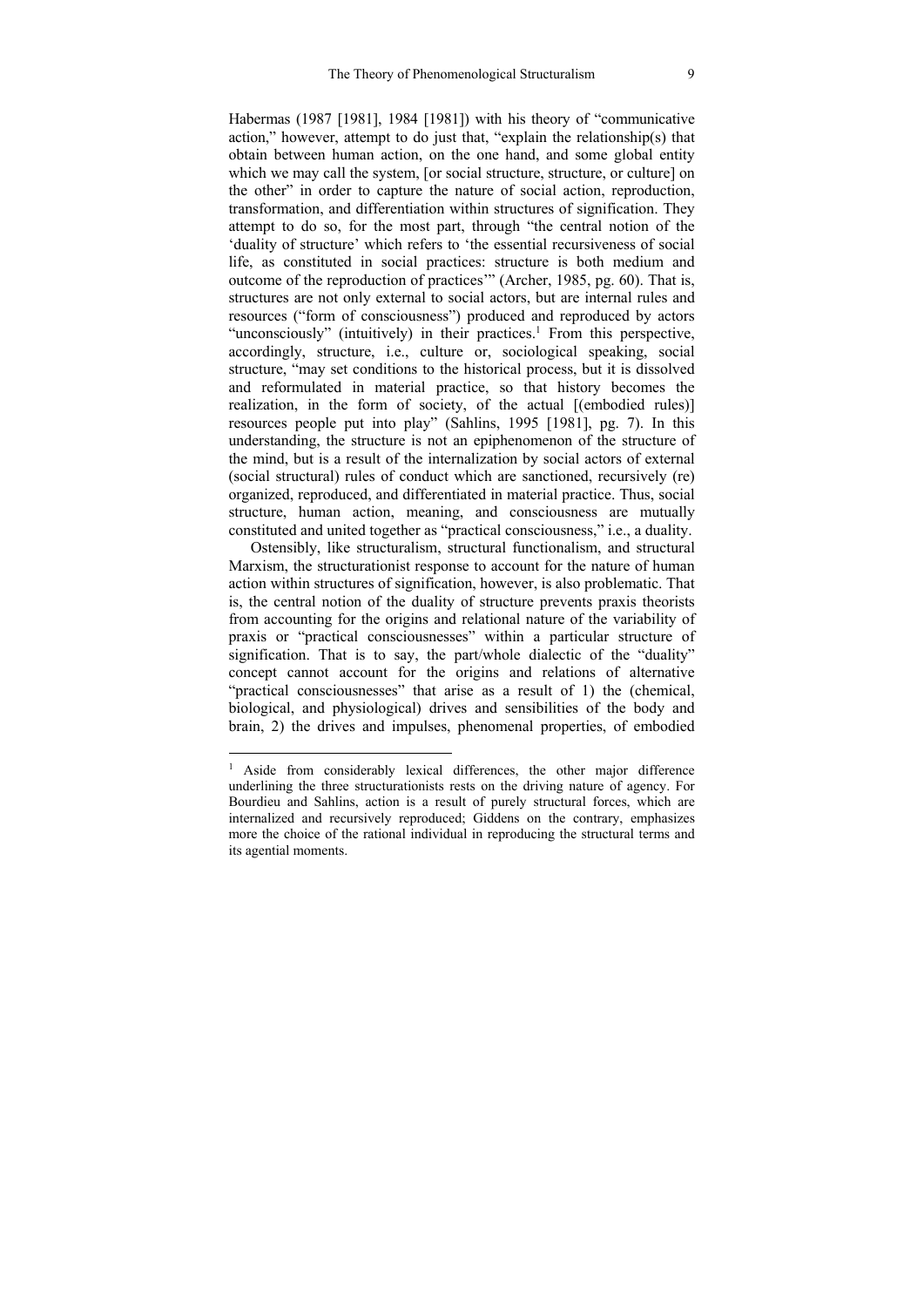recycled/entangled/superimposed subatomic particles, and 3) the deferment of meaning in ego-centered communicative discourse during the internalization process as suggested by postmodern and post-structural theory. In essence, structurationists are only able to account for the dialectic of 4) structural reproduction and differentiation stemming from the means and mode of production of a society. They are unable to account for the actions and relations of the former three phenomena outlined above to structural differentiation and reproduction.

#### *Pierre Bourdieu*

The central notion of the duality of structure in Pierre Bourdieu (1990 [1980]) is described as a "dialectic of objective structures and incorporated structures (*habitus*) which operates in every practical action" (Bourdieu, 1990, pg. 41; insert added). Action, therefore, is a result of the *habitus* of individuals, an "embodied history, internalized as a second nature and so forgotten as history . . ."  $(56)$ ; a "system of structured, structuring dispositions" (52) that are "deposited in each organism in the form of schemes of perception, thought and action [,]" (54) derived from "the conditionings [(fields)] associated with a particular class of [material] conditions of existence  $\dots$  " (53). In short, in his application of this theory to capitalist society in his work *Distinctions* (1984) cultural, economic, political, and social capital become the system of structured, structuring dispositions that are deposited in social actors in their form of schemes of perception, thought, and action that differentiates them and their conditioning fields from each other in the society. More concretely speaking, the bourgeois class of capitalist society possesses the capital forms, i.e., linguistic, social, economic, cultural, and political capitals, which constitute the social structure of modern societies and gets distributed throughout the society and differentiates the aesthetic tastes of middle and working classes from the upper-class of owners and high-level executives based upon the amount of capital they possess in their material conditions. Albeit, all classes in the society seek to possess the capital of the bourgeois upper-classes whose institutions or ideological apparatuses transmit these structuring dispositions to them.

Although Bourdieu's materialization of social structure by synthesizing the objectivity of the latter with the subjectivity of action is able to capture the actual nature of human social action and societal reproduction, the movement of the body as a result of the embodiment of a "system of structured, structuring dispositions" within "fields" associated with a particular class of material conditions, his theory is only able to capture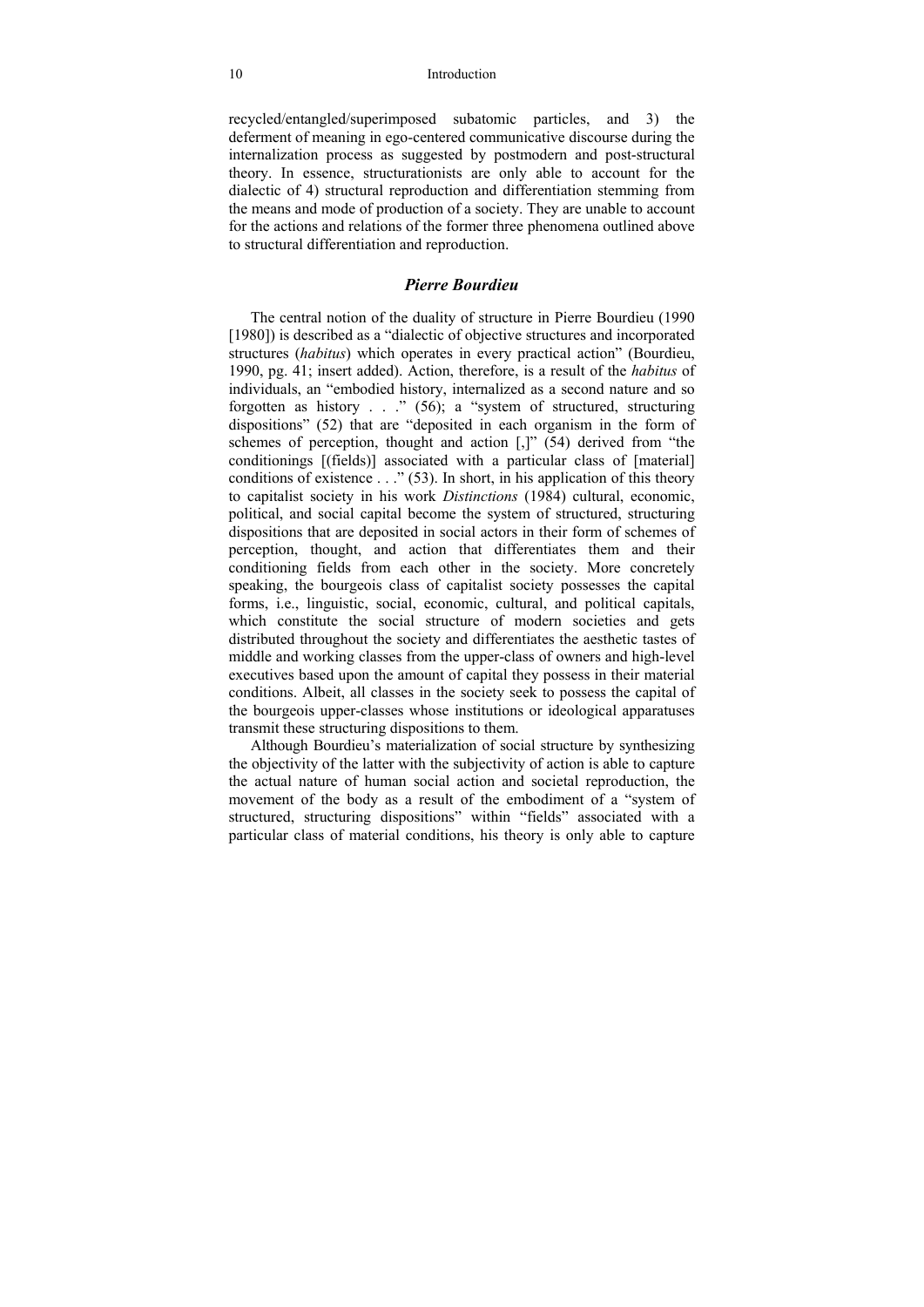the origins and nature of structural reproduction and differentiation produced by the relational logic of the "[(capitalist)] system of structured, structuring dispositions" and not the origins and role of difference arrived at through the deferment of meaning in the incorporation process and the other two processes I have highlighted above. In other words, Bourdieu's praxis response is unable to capture the relation and role of the different means (practical consciousnesses) of organizing a "field," which arises because of the deferment of meaning in the internalization "of schemes of perception, thought and action derived from the conditionings" within a dominant structure of signification. That is, the central notion of the duality of structure prevents Bourdieu from accounting for the origins and relational nature of the variability of praxis or "practical consciousnesses" within a particular structure of signification. The part/whole dialectic of the "duality" concept cannot account for alternative "practical consciousnesses" that arises as a result of not structural differentiation, but the (chemical, biological, and physiological) drives of the body, phenomenal properties of embodied subatomic particles, and the deferment of meaning in ego-centered communicative discourse during the internalization process of signifiers (Habermas, 1987 [1981], 1984 [1981]; Mocombe, 2014, 2016, 2017, 2018). In a word, he is unable to account for Jacques Derrida's notion of *différance*, alternative structures of signification and actions that are outside the structuring structure of capitalist structural differentiation, on the one hand; and Mocombe's (2016, 2017, 2018) *drives/impulses*, phenomenal properties, vis-à-vis the body and embodied subatomic particles, on the other.

#### *Marshall Sahlins*

In Marshall Sahlins's (1976, 1995 [1981]) cultural structuralist history, the interrelationship is also between structures of significance and social action. That is, structure and action, "structure of the conjuncture," emerges from the dialectic between culture (structure) and the cultural schemes in the individual, prefigured myths (mythopraxis) in his application of his theory to the ancient Hawaiians or prefigured "interests" in the case of contemporary "man," which are actually symbols and categories constituting a received system that gives persons, events, and objects their historical effect (1995 [1981]). So that, situations are ordered by culture (structure), and history, or agency, is the product of structures of significance: the recursively organized and reproduced cultural schemes (*habitus* in Bourdieu's approach) of the individual or social actor "dissolved or reformulated" in the material world (7).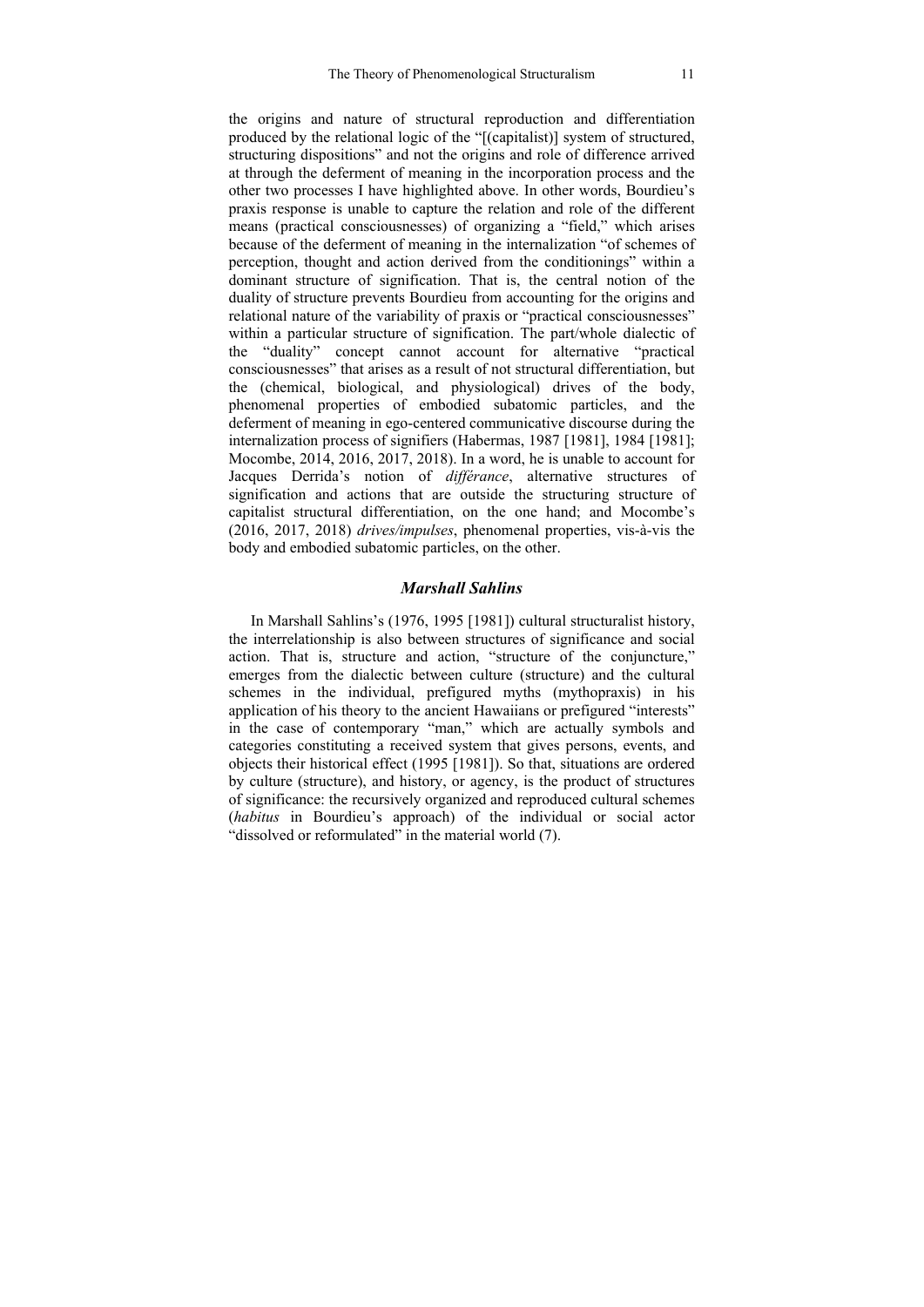Like Bourdieu, Sahlins is able to demonstrate the material nature of social action derived from the internalization of external structures of signification. However, also like Bourdieu, he is unable to account for the relation of the analytics of an individual actor vis-à-vis the different provinces of meaning within the structure of signification, which arises as a result of the drives of the body, phenomenal properties of embodied subatomic particles, and the deferment of meaning in ego-centered communicative discourse. In other words, as in the case of the ancient Hawaiians, who Sahlins argue assumed Captain Cook to be a god because their internalization of the mythical structures of signification which structured their social action or gave them their historical effect at the time, "structure-of-the-conjuncture," of Cook's arrival to their islands posited such a being, he is unable to account for the nature and relation of those Polynesians who upon internalizing this "mythical reality" rejected it for another interpretation, i.e., he was a "thug" seeking to steal their land, women, children, and resources. Sahlins' conflating of action and structures mutual constitution prevents such a materialized happening or conclusion. The part/whole dialectic by which Hawaiian consciousness is constituted via the structure of the conjuncture of their mythopraxis in Sahlins' theorizing cannot account for how the Polynesians could reach any other conclusions outside that which is determined by their dialectic totality, mythopraxis, "which are actually symbols and categories constituting a received system that gives persons, events, and objects their historical effect."

#### *Anthony Giddens*

Just the same, Anthony Giddens (1984), like Bourdieu and Sahlins, also highlights this "*duality* of structure." His theory of structuration, which has no obvious single statement of explanation, is a social ontology describing what it means to be an individual invested with "practical consciousness"—a structure's or culture's rules and resources. Thus, "one of the main propositions of structuration theory is that the rules and resources drawn upon in the production and reproduction of social action are at the same time the means of system reproduction (duality of structure)" (19). Action in this understanding is a result of the structural properties of social systems consciously and unconsciously manifesting themselves in the practices that individuals, in order to maintain their ontological security, recursively organize and reproduce (25).

Whereas Giddens, unlike Bourdieu and Sahlins, posits difference through the notion of structural differentiation as a result of the threat to a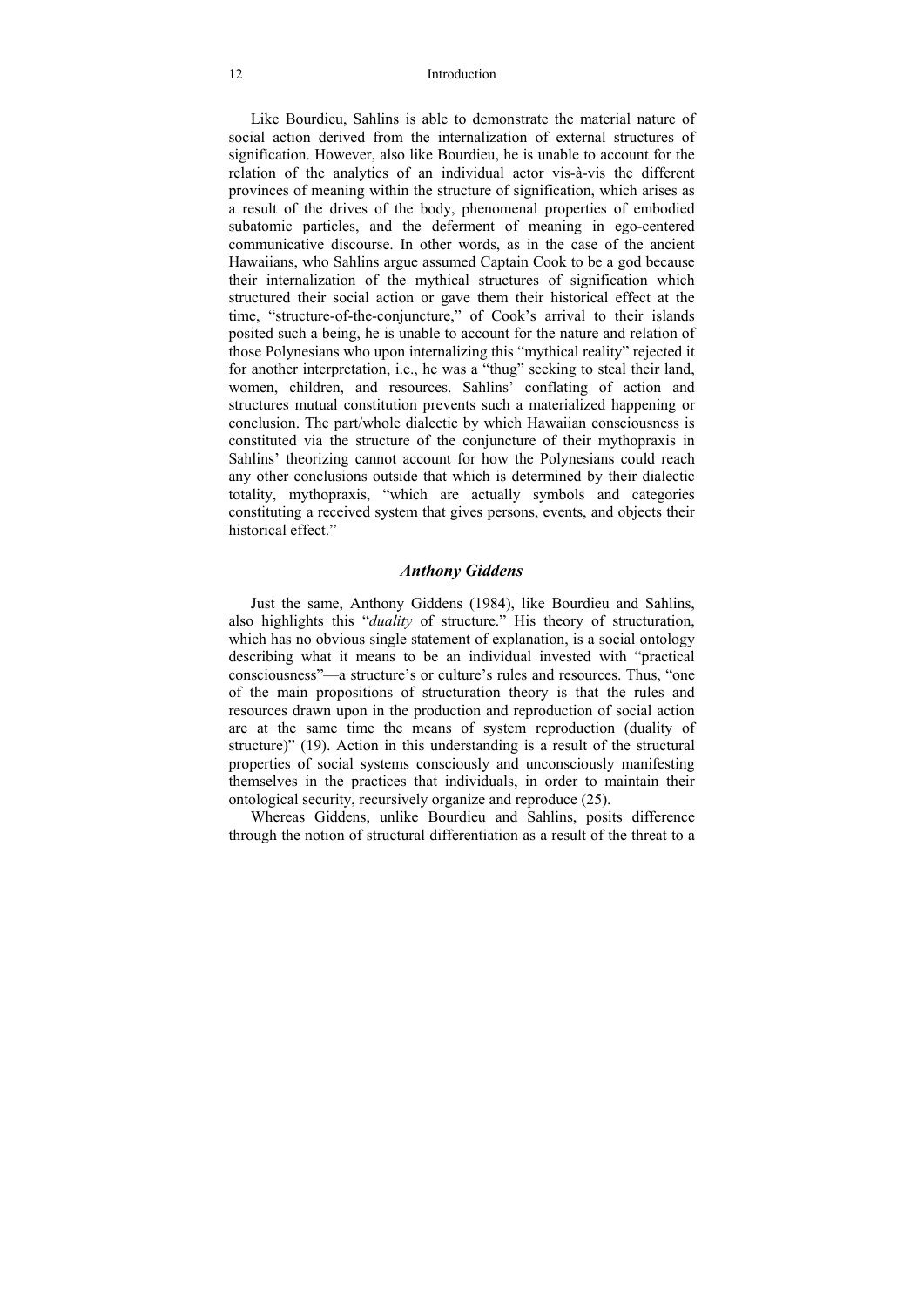social actor's ontological security, he is still unable to account for the origins, nature, and relation, within the dominant structure of signification, of those who upon internalizing a structure's rule of conduct which are sanctioned reject them for ontological insecure ways of reproducing (acting in) their material resource framework. In other words, Giddens, through his notion of "ontological security," is able to demonstrate how and why social actors choose to reproduce the external structural properties of social systems, which after a while simply become a second nature forgotten as history. What he is unable to demonstrate, however, given his notion of the "duality" of structure, is how alternative practices may emerge, and the relation and functioning of these practices to the dominant social system.

#### *Jürgen Habermas*

Jürgen Habermas's (1987 [1981]) ought to be "organic" conclusion regarding the constitution of present modern conditions, unlike Giddens, account for the constitution of alternative practices through the distinction he draws between system and lifeworld. Habermas's evolutionary social ontology, "communicative action," is based on the Weberian understanding of the rationalization process in modernity. That is to say, for Habermas the rationalization process in modern communicative discourse has historically developed into a differentiated lifeworld of varying cultural traditions, networks of solidarity groups, and institutions of socialization, "enframed" by, but differentiated from, the rational formation of the secular systems of economy and politics derived from linguistically arrived at "mutual understanding" amongst these varying groups and institutions. This Durkheimian "organic solidarity" which emphasizes mutual cooperation, takes *différance*, or the variability of alternative practices derived through the deferment of meaning in ego-centered communicative discourse, to be the basis for the constitution of modern society. For the rational system of economy and politics in the Habermasian sense is distinguished from the lifeworld of a myriad of meaningful subjective pragmatic positions or categorical boundaries, which it "organically" stabilizes and governs. This, according to Habermas, like Emile Durkheim, differentiates modern societies from primitive ones, which "mechanically" marginalized all differences and *différance* for the underlying "sacred rules" governing meaning that is the social structure.

Like the traditional structural structurationism of Bourdieu, Sahlins, and Giddens, which views the (post) modern social structure or system as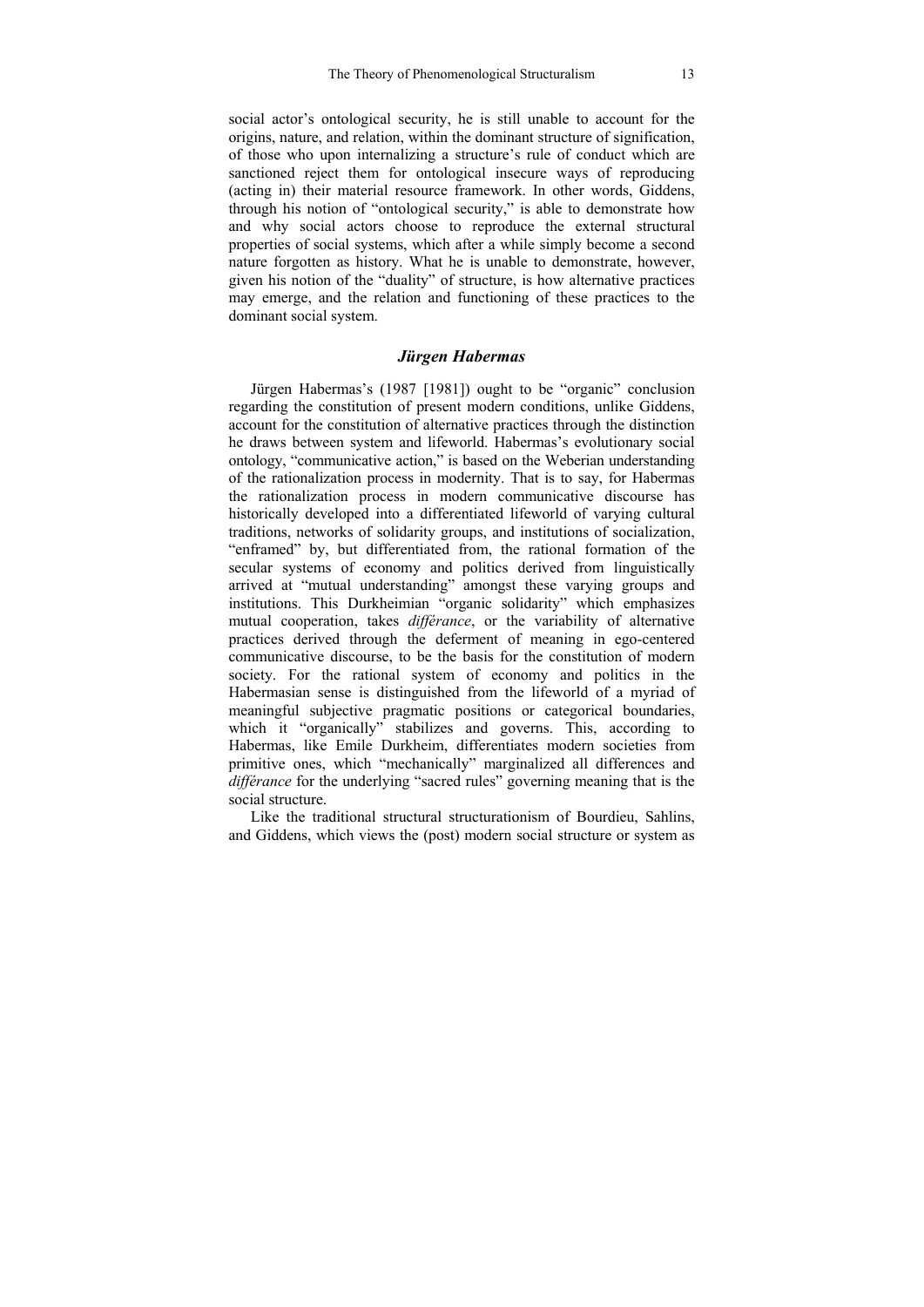a reified symbolic order in which its representations, practices, and meanings are fixed and must be internalized or embodied by social actors as their practical consciousness, part/whole relation, my attempt to understand the constitution of modern society as difference and *différance* assumes that the distinction between the lifeworld and its manifestation as a system (organized around the mode of production), is more enduring just as in primitive societies. Habermas, who refers to this notion as "the colonization of the lifeworld," sees it as a "crisis" in the constitution of modern society; I see it as the more valid means or framework to understanding the nature of systems and social integration up till this point in the human archaeological record.

To put it simply, whereas Habermas, building on the works of George Herbert Mead, Emile Durkheim, and Max Weber, sees the "linguistification of the sacred, as an unfettering of the rationality potential of action oriented to mutual understanding" (Habermas, 1987 [1981], pg. 288), i.e., "communicative action" between subjective positions of the lifeworld within the rational agreed upon boundaries of the economic and political system, which distinguishes modernity from "primitive societies." I, building on the structural duality outlined by the more traditional structurationists, view Habermas's liberal position and the constitution of modern society in terms of a *re-sacrilization* of society based on the substantive and purposive rationality of the Protestant ethic and the spirit of capitalism. That is, (post) modern society is no different from primitive ones. It is an enchantment of the world via the Protestant Ethic and the spirit of capitalism. As such, so-called modern society is a Durkheimian "mechanical solidarity" *re-sacrilized* through the universal claims embedded in a substantive and purposive-rationality, which is an avatar of a sacred linguistic worldview, i.e., the cultural or social structural conditions of Protestantism and its discursive practice the spirit of capitalism and its modes of production reified via language, ideology, ideological apparatuses, and communicative discourse.

This mechanical constitution of modern society via actions of bodies (practical consciousnesses), language, ideology, ideological apparatuses, and communicative discourse structuralizing the class division and social relations of production of the Protestant ethic and the spirit of capitalism worldview on the earth, captures the constitution of modern society in our universe, galaxy, and the earth, through the Habermasian rejected notion of "the colonization of the lifeworld." Habermas fails to realize that the lifeworld he speaks of is structuralized and differentiated within the systemic dialectic, class division and social relations of production, of the Protestant Ethic and the spirit of (postindustrial) capitalism, which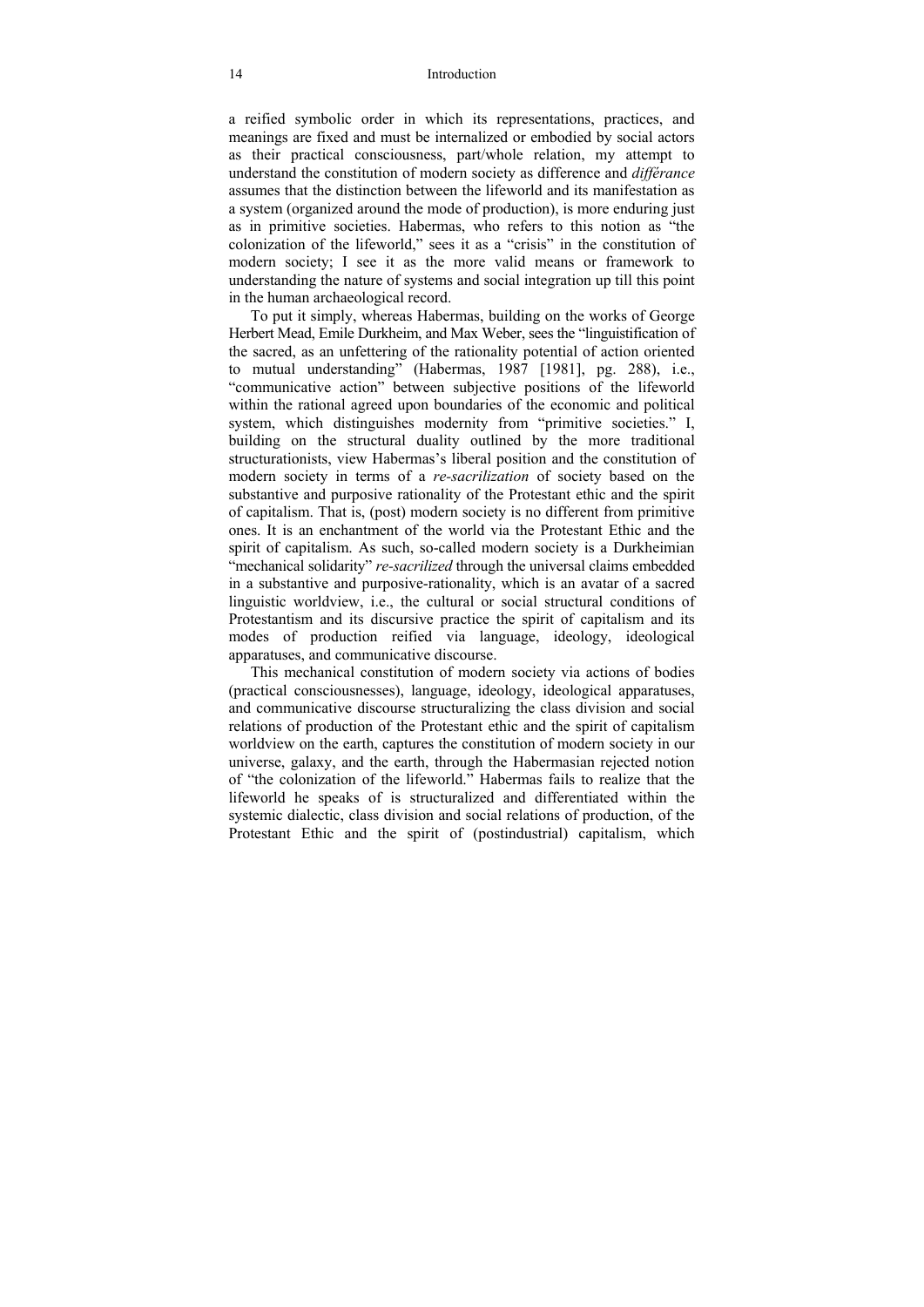juxtaposes his embourgeoised position within the system against the differentiated lifeworld of the underclass masses, he is theorizing about. That is to say, the lifeworld is not magically protected from the systemicity of the Protestant Ethic and the spirit of capitalism by which modern society is constituted. It is also structured and differentiated within the systemicity, class division and social relations of production, of the Protestant Ethic and the spirit of capitalism via actions of bodies, language, ideology, ideological apparatuses (media, education, family, etc.), communicative discourse, and the mode of production of the upperclass of owners and high-level executives. It is within this (their enchantment) mechanical constitutive framework that the origins and relations of alternative practices arrived at as a result of an individual actor's stance/analytics vis-à-vis the (chemical, biological, and physiological) drives and sensibilities of the body, drives/impulses (phenomenal properties) of residual past/present/future consciousnesses of recycled/entangled/ superimposed subatomic particles, and through the deferment of meaning in ego-centered communicative discourse must be understood. It is not that these alternative practices arrived-at, ready-to-hand, unready-to-hand and present-at-hand, vis-à-vis the drives and sensibilities of the body and brain, residual past/present/future consciousnesses of recycled/entangled/ superimposed subatomic particles, and through the deferment of meaning in ego-centered communicative discourse are given free rein to reproduce their practices within the social system, which is grounded in the reproduction and differentiation of the social relations of production. On the contrary, their practices are relationally constrained within the structure and differentiation of the system or social structure as determined by class division and the social relations of production through, contemporarily, bourgeois/underclass bodies, mode of production, language, ideologies, ideological apparatuses, and communicative discourse, dialectically, seeking equality of opportunity, recognition, and distribution for these once discriminated against alternative practices within the social class language game of the postindustrial bourgeois state. In essence, by accounting for both structural reproduction and differentiation and social practices arriving through the deferment of meaning in ego-centered communicative discourse, Habermas is highlighting the power dynamics or mechanical solidarity of postindustrial capitalist society, which marginalizes against previous discriminatory practices, i.e., sexism, patriarchy, racism, and homophobia, for its post-racial, post-sexual, etc. constitution where the bourgeoisies of once-discriminated against subjective positions marginalize and discriminate against the underclasses of their communities. In a word, Habermas overlooks, by labeling the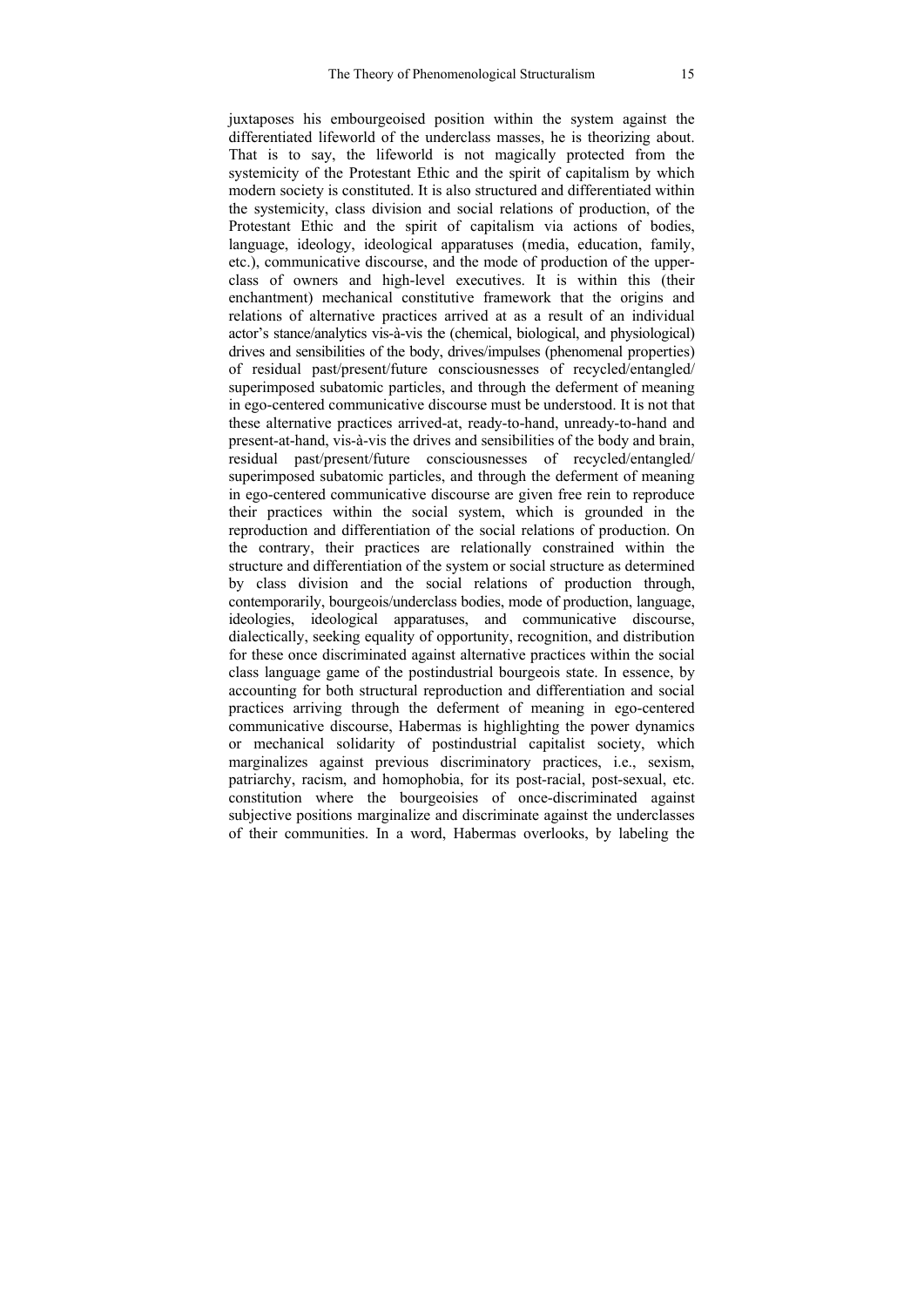phenomenon "a crisis," the power relations by which postindustrial (Protestant/Capitalist) society, even Durkheim's mechanical solidarity, is constituted in favor of the bourgeoisies, which have internalized the practical consciousness of the social structure, of once discriminated against subjective positions.

### **A Phenomenological Understanding of Structure and Action: Phenomenological Structuralism**

These similar attempts, incorporation or internalization of structural rules or the "duality" (part/whole) of structure differentiated in material practice by social relations of production, to retrofit structuralism in the social sciences for agency by liberating it of the subject/object distinction, fall short of providing a *complete* account of the phenomenon, however. Structurationists are able to explain the nature of social action and differentiation in social structure, the manifestation of internalized external structures of signification as "practical consciousness" differentiated by the binary relational logic or rules of a reified structure or social system in material practice. They fail, with the exception of Habermas, however, given the intimacy of structure and actions mutual constitution (Archer, 1985, pg. 60), part/whole relationship, to account, analytically and ontologically, for the origins and relationship to the dominant social structure of those individuals and groups who, upon linguistically internalizing a structure's terms (i.e., norms, values, prescriptions and proscriptions), reflectively, present-at-hand, reject its signified rules and resources for other institutionalized/structuralized forms of Being- (and organizing resources)-in-the-world-time. These alternative forms or consciousnesses are derived, not from the relational meaning/differentiation and representation of the social structure, i.e., structural action and differentiation related to the social relations of production, but from their (mental) analytics vis-à-vis the (chemical, biological, and physiological) drives and sensibilities of the body and brain, drives or impulses of residual past/present/future consciousnesses of recycled/entangled/superimposed subatomic particles, and the indeterminacy/deferment of meaning of the symbolic and linguistic signifiers of the linguistic worldview as suggested by Jacques Derrida's *différance,* the "practical consciousnesses" yielded by the deferment of meaning in the internalization of arbitrary symbolic signs through ego-centered "communicative action," which become structuralize within the logic of those in power positions (Habermas, 1987 [1981]).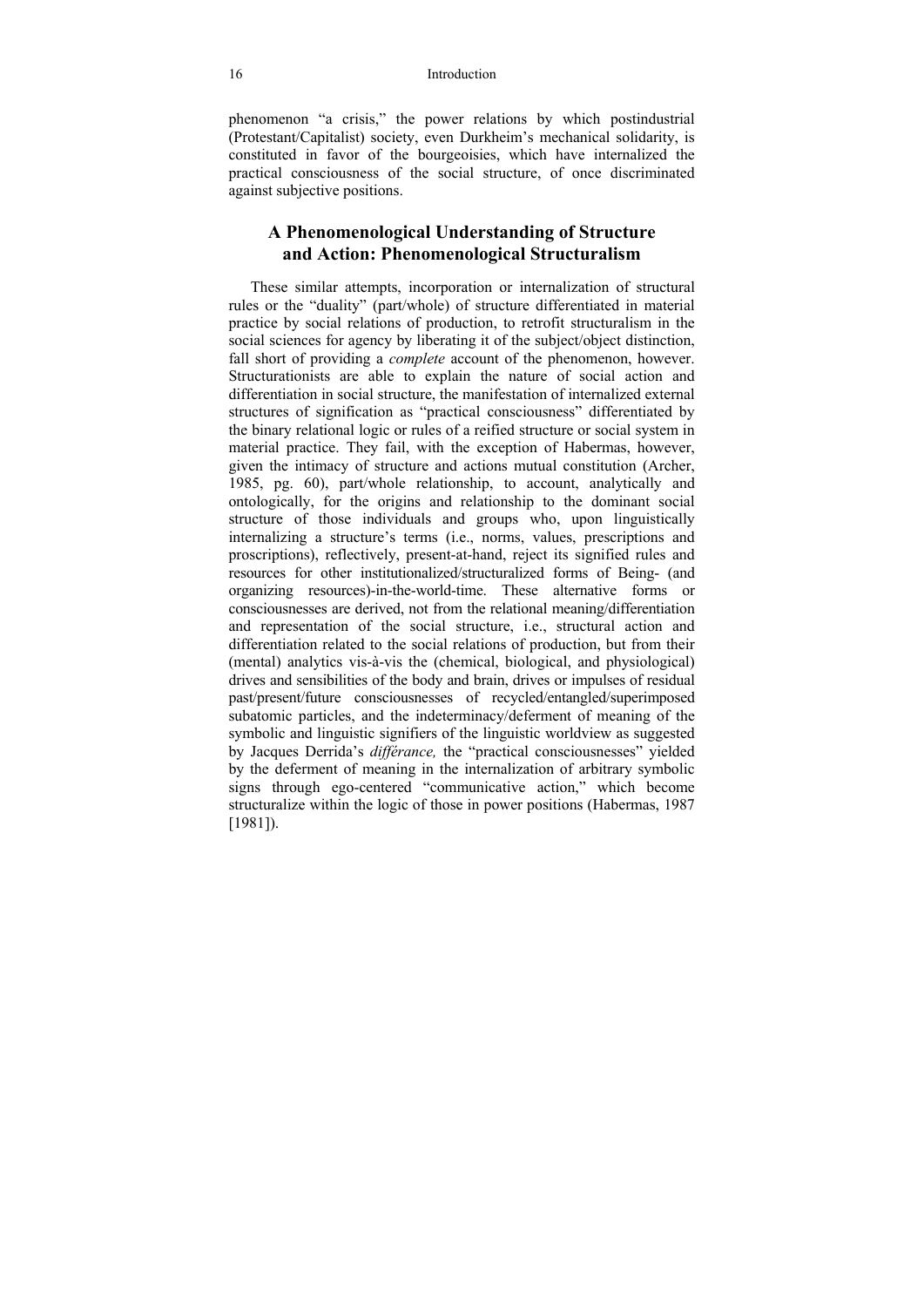Unlike, Bourdieu, Sahlins, and Giddens, Habermas is able to account for the deferment of meaning in ego-centered communicative discourse. However, he fails to realize that his communicative discourse is taking place within the dialectic of structural reproduction and differentiation of the aforementioned structurationists. In other words, his lifeworld is simply the product and differentiation of the system of postindustrial (Protestant) capitalist society seeking to integrate alternative meanings arising from communicative discourse within the class reproduction and differentiation of the Protestant Ethic and the spirit of capitalism. As such, "the colonization of the lifeworld" is not an aberration, but the ontological and epistemological nature of societal constitution in the current "structure of the conjuncture" (postindustrialism) of the Protestant Ethic and the spirit of capitalism. Moreover, he also does not account for the other two, drives (phenomenal properties) of the body and subatomic particles, origins of action and their relation to the dominant social structure. From my perspective, as with Habermas's epistemology, in order to grasp these alternative forms and their relation within, and to, a dominant social structure, there is a necessary distinction, as Margaret Archer (1985) points out, that needs to be made between structural or cultural identity as reified, present-at-hand, as a social structure or representation of what it means to be in the material resource framework of the world via actions of bodies, language, ideologies, ideological apparatuses, communicative discourse, and mode (relations) of production, on the one hand. And the phenomenological, mediating, process, analytics (Heidegger's unready-tohand; ready-to-hand; and present-at-hand), by which identity or being-inthe-world is constructed in and as consciousness in order to give rise to practical consciousness revealed or manifested within the world through the actions of the body, language, ideology, ideological apparatuses, communicative discourse, and mode of production, on the other. In other words, a distinction between the articulatory referents (i.e., differentially related sociocultural political elements—institutions and ideological apparatuses—stemming from the mode of production, which power prescribes) social actors encounter and must recursively (re) organize and reproduce for their ontological security or the survival of the structural relations that constitutes a societal boundary, structuralism, and the actual phenomenological process or method, i.e., mental states, ready-to-hand, unready-to-hand, and present-at-hand, by which individual social actors encounter and interpret these articulatory referents in consciousness in order to construct their identity or practical consciousness. This makes Being, as in Martin Heidegger's (1927) phenomenological ontology, phenomenologically structural and hermeneutic or split, as in Jürgen